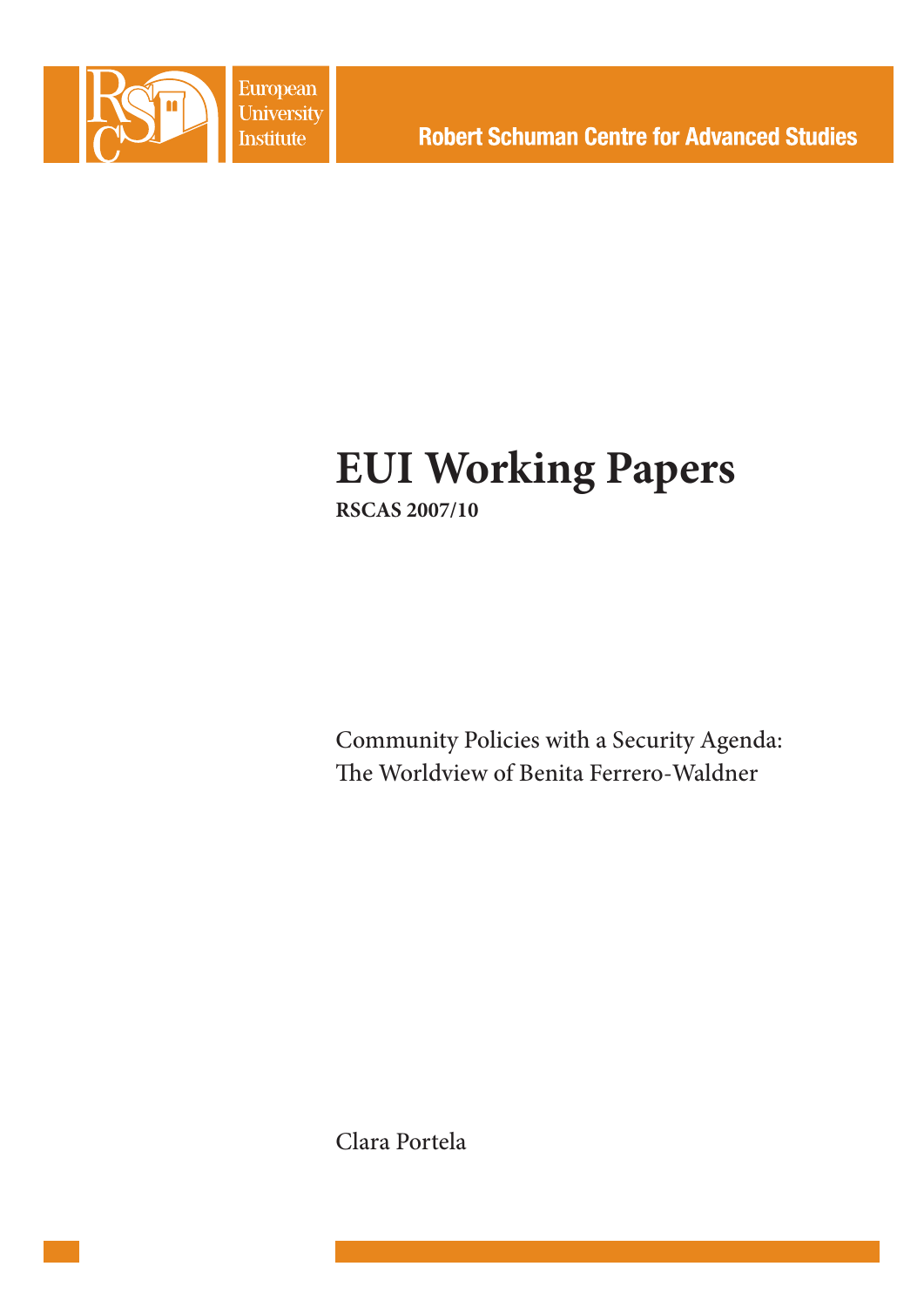# **EUROPEAN UNIVERSITY INSTITUTE, FLORENCE ROBERT SCHUMAN CENTRE FOR ADVANCED STUDIES**

*Community Policies with a Security Agenda: The Worldview of Benita Ferrero-Waldner* 

**CLARA PORTELA**

EUI Working Paper **RSCAS** 2007/10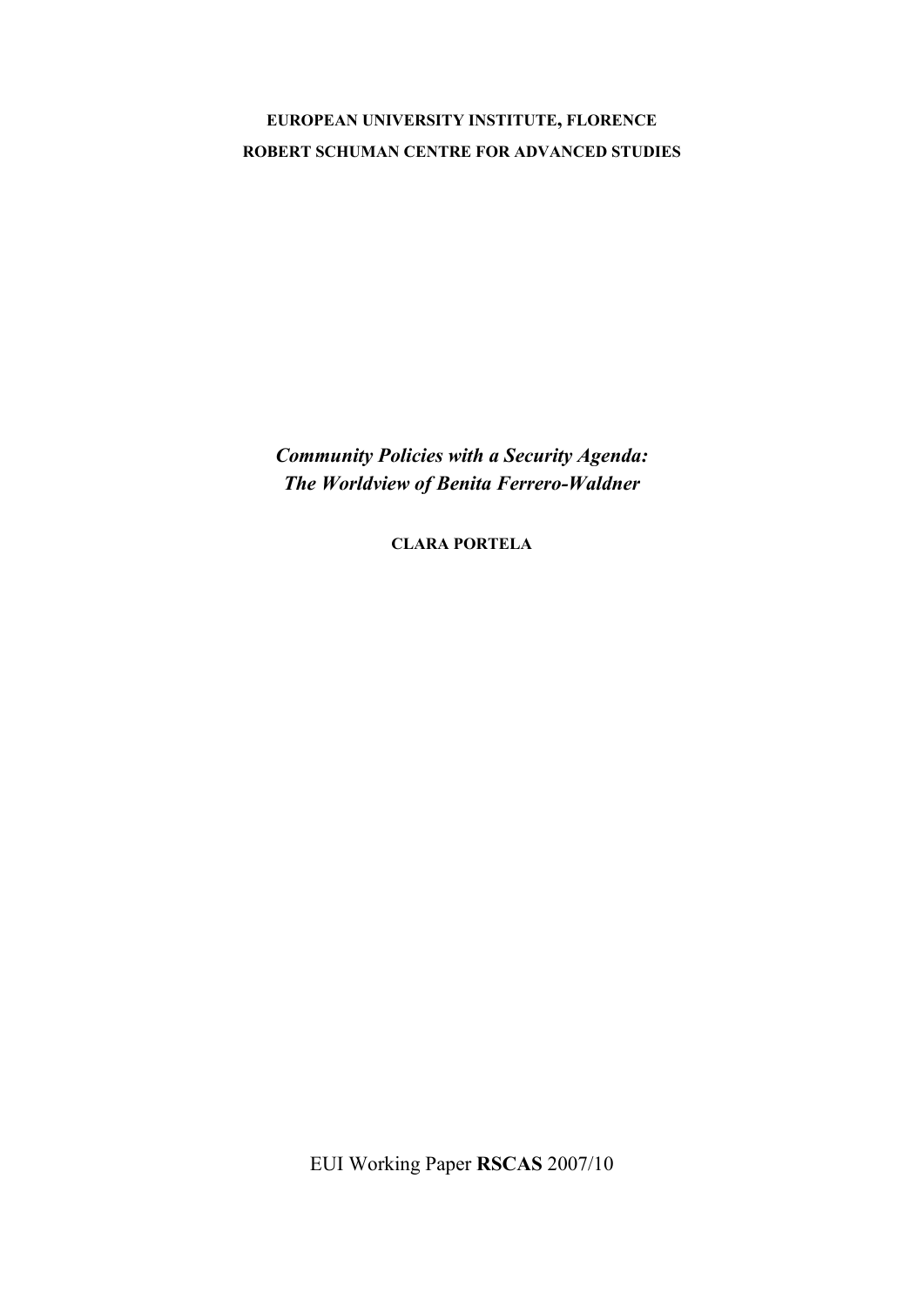This text may be downloaded only for personal research purposes. Additional reproduction for other purposes, whether in hard copies or electronically, requires the consent of the author(s), editor(s). Requests should be addressed directly to the author(s).

If cited or quoted, reference should be made to the full name of the author(s), editor(s), the title, the working paper, or other series, the year and the publisher.

The author(s)/editor(s) should inform the Robert Schuman Centre for Advanced Studies at the EUI if the paper will be published elsewhere and also take responsibility for any consequential obligation(s).

ISSN 1028-3625

© 2007 Clara Portela

Printed in Italy European University Institute Badia Fiesolana I – 50014 San Domenico di Fiesole (FI) Italy [http://www.eui.eu/RSCAS/Publications/](http://www.eui.eu/RSCAS/Publications)  <http://cadmus.eui.eu>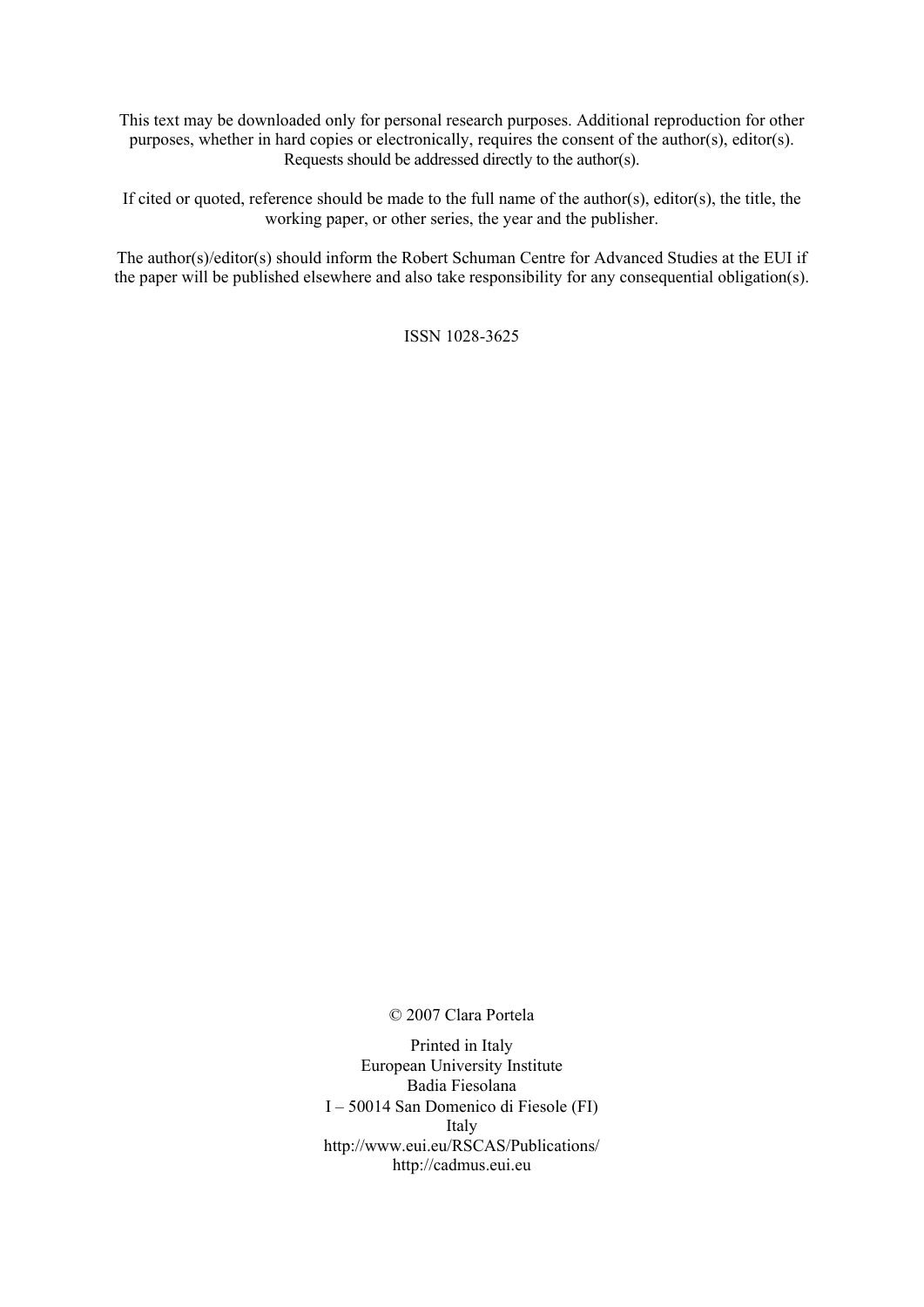#### **Robert Schuman Centre for Advanced Studies**

The Robert Schuman Centre for Advanced Studies (RSCAS), directed by Stefano Bartolini since September 2006, is home to a large post-doctoral programme. Created in 1992, it aims to develop inter-disciplinary and comparative research and to promote work on the major issues facing the process of integration and European society.

The Centre hosts major research programmes and projects, and a range of working groups and ad hoc initiatives. The research agenda is organised around a set of core themes and is continuously evolving, reflecting the changing agenda of European integration and the expanding membership of the European Union.

Details of this and the other research of the Centre can be found on: [http://www.eui.eu/RSCAS/](http://www.eui.eu/RSCAS)

Research publications take the form of Working Papers, Policy Papers, Distinguished Lectures and books. Most of these are also available on the RSCAS website: [http://www.eui.eu/RSCAS/Publications/](http://www.eui.eu/RSCAS/Publications) 

The EUI and the RSCAS are not responsible for the opinion expressed by the author(s).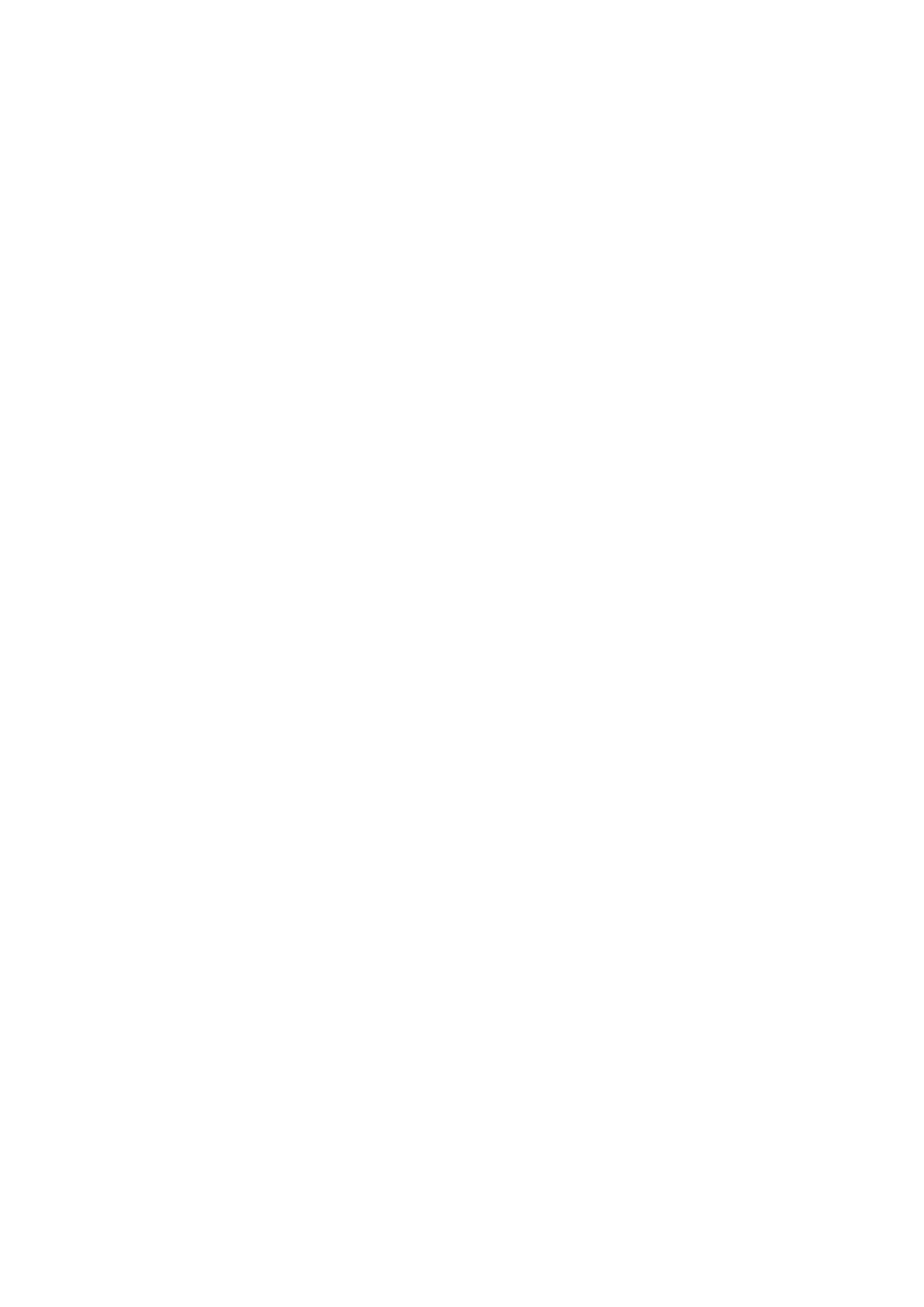#### **Abstract**

How does the Commissioner for External Relations and European Neighbourhood Policy Dr. Benita Ferrero-Waldner view international relations, and especially the role that the European Union (EU) takes in them? This paper argues that in Commissioner Ferrero's worldview, the international system is a hierarchical order in which the importance of third countries is determined by their economic weight, geographical vicinity, and their willingness to co-operate with the EU. While this worldview hardly differs from traditional conceptions of power politics, what is peculiar about Ferrero's worldview is that the EU is ready to co-operate with every single state, and she spells out the conditions that the EU expects each third-country to fulfil. Her broad concept of security coincides with that of Human Security. Threats emanate from phenomena rather than from states or human volition, and her conception of mankind is positive. At the same time, power is defined in terms of economic wealth. The EU's international role is best described as a soft-power which exerts its leverage in a non-coercive manner, partly through a strategic use of its panoply of means, partly by virtue of its magnetism. Still, Ferrero is conscious of the EU's limitations, and her optimism is tempered by her modest estimation of EU leverage when it comes to 'hard security'—the Middle East or nuclear proliferation.

#### **Keywords**

Civilian power, European Neighbourhood Policy, European Union, External relations, Human security, Multilateralism, Power, Security, Soft power, Worldviews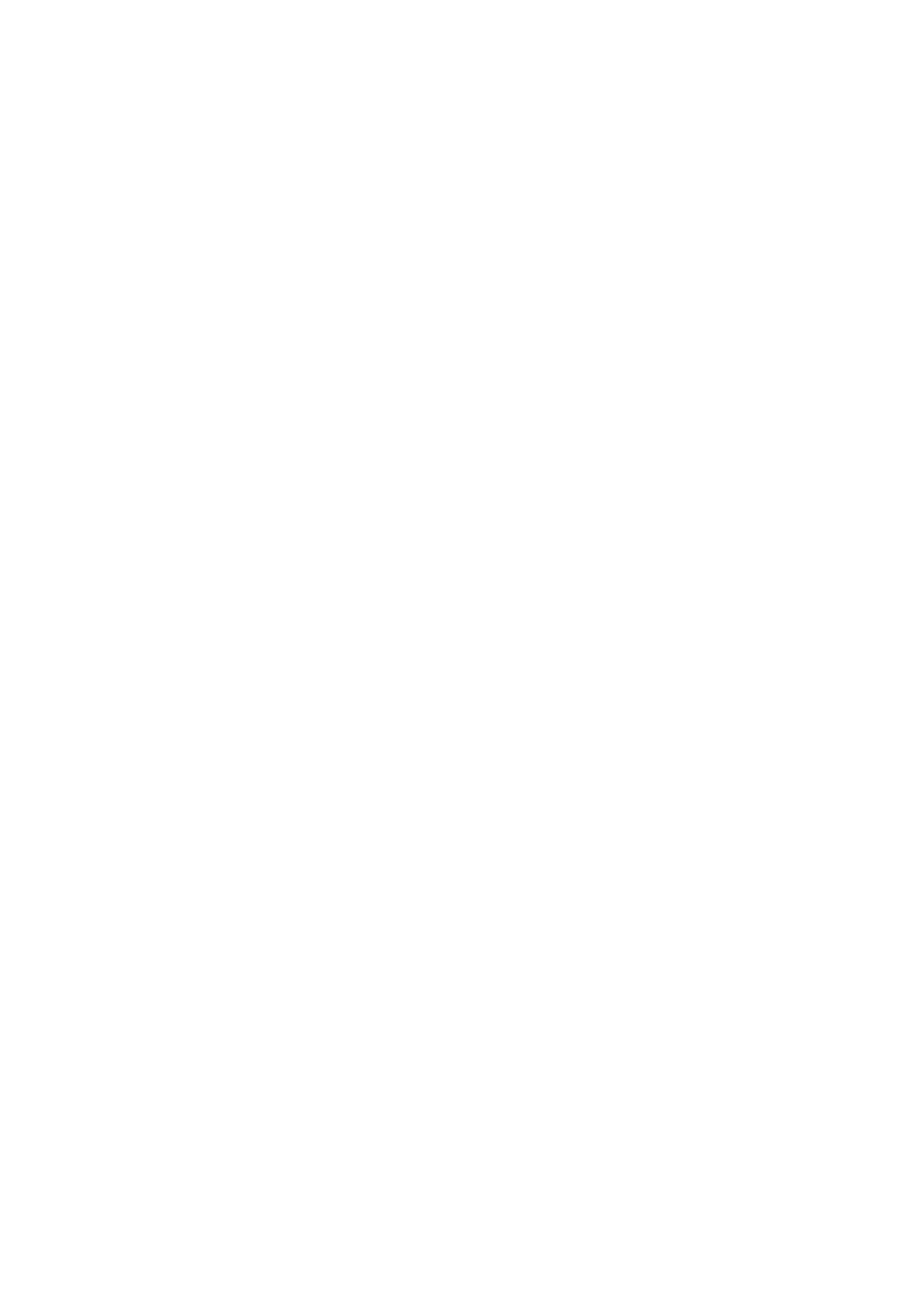#### **Introduction1**

Dr. Benita Ferrero-Waldner took office as a Commissioner for External Relations and European Neighbourhood Policy in October 2004 in the immediate aftermath of two major events in EU foreign policy. Firstly, the High Representative for CFSP Javier Solana had presented in December 2003 a European Security Strategy (ESS) setting out the strategic orientation of EU, which allowed top decision-makers to start defining the Union's foreign policies upon a common 'grand strategy' (High Representative 2003). Its emphasis on security permitted individual Commissioners, notably the External Relations Commissioner, to become more outspoken on the security rationale of their policies. The second novelty was the inclusion in the External Relations Commissioner's mandate of the European Neighbourhood Policy (ENP), a framework for co-operation with Eastern European and Mediterranean countries created following the last enlargement (European Commission 2003). The incorporation of the ENP into the job title reveals the significance that the EU's surroundings have acquired for the Commission. Both the security importance of the EU external relations and the new centrality of the European neighbourhood permeate Commissioner Ferrero's discourse. They are interlinked, since the ENP is largely justified by a security rationale: 'borders matter…because they are key to…our citizens' urgent concerns—security, migration, economic growth' (31/10/05).

The aim of the following essay is to identify the worldview of Dr Benita Ferrero-Waldner as the Commissioner in charge of External Relations and the European Neighbourhood Policy. In order to do this, a series of speeches and interviews given by Mrs Ferrero will be analysed to define her worldview and to get a better sense of the 'operational code' that she puts to task (on the framework, Vennesson, 2007). The first section looks at Ferrero's philosophical beliefs. This encompasses her vision of the nature of international relations and of its actors, her understanding of the EU's role in the world, and her assessment of the threats Europe faces. The second section is concerned with Ferrero's 'instrumental beliefs', i.e. her views on the utility of certain instruments of foreign policy to respond to these threats. I analyze the references she made to academic conceptualizations of Europe's international role, especially the notions of 'civilian' and 'soft' power, exploring the way in which these concepts defining the EU's 'power' are utilised in Ferrero's discourse. The present article shows that Ferrero's conceives of the EU as a benign, non-coercive power which advances a concept of Human Security in a hierarchical world-order. Significantly, Ferrero views the panoply of EU external actions as instruments to accomplish policy goals, often of security relevance.

Dr. Benita Ferrero-Waldner, a lawyer by training, occupied the position of Minister of Foreign Affairs of Austria before being appointed Commissioner. She has had a diversified career, having worked in the private sector in the US and Germany, and as a counsellor to the Austrian Embassies in France, Spain and Senegal. Ferrero subsequently became a Chief of Protocol at the Austrian Foreign Ministry, and then occupied the homologous position at the United Nations.

-

<sup>1</sup> This paper is one of a collection of six related RSCAS working papers (EUI-WP RSCAS 2007/07 to EUI-WP RSCAS 2007/12, inclusive). Earlier versions of these papers were presented at the workshop 'European Worldviews: Ideas and the European Union in World Politics', European University Institute-Robert Schuman Center for Advanced Studies, 6 June 2006. For an overall presentation of the research project, see Pascal Vennesson, *Introduction to 'European Worldviews: Ideas and the EU in World Politics',* EUI Working Papers RSCAS 07\_07. I thank Prof. Vennesson, Prof. Cremona, Kjell Engelbrekt and Elsa Tulmets from the RSCAS for their insightful comments.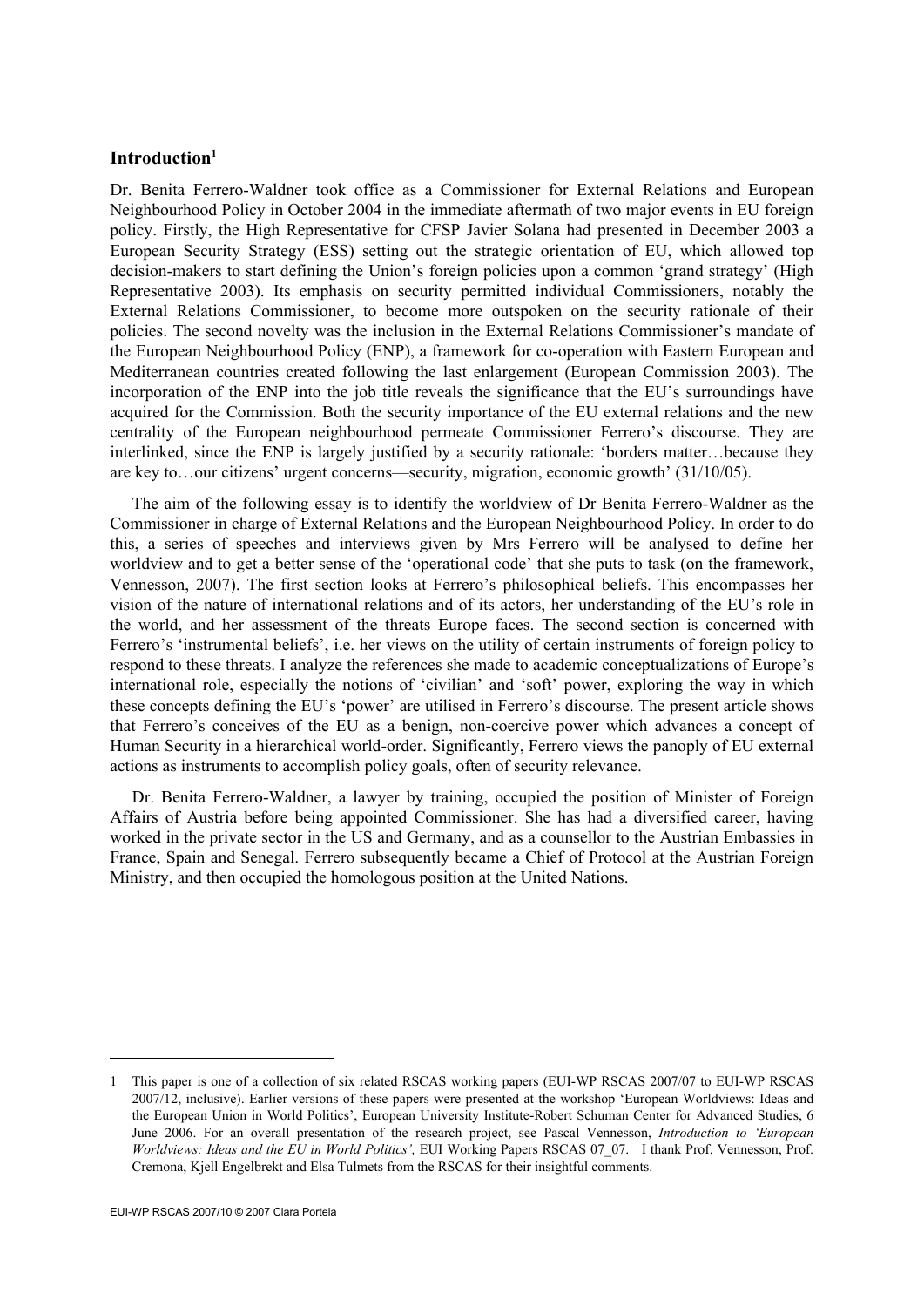# **International Relations: The World Order is Hierarchical, but Not Black and White**

#### *Ranking International Actors*

Commissioner Ferrero's ideas do not explicitly convey a picture of the international system. Most frequently, her speeches centre on specific EU policies and on its relations with particular countries and regions. Still, it is possible to ascertain Ferrero's views on international relations by looking at the way she positions the EU with regard to different third-countries. At first sight, Ferrero's vision of non-EU countries looks homogeneous and free of pre-existing labels. She never refers to thirdcountries as 'allies' or 'enemies'. She uses categories that have transcended this dichotomy, and she refers to all third countries with the universal label of 'partners'. Some of them are also referred to as 'friends', but never as 'foes'. However, upon close observation of the specific portrayal of relations between the EU and different countries, some fine distinctions among this seemingly uniform group become apparent. In Ferrero's worldview, there are five categories of countries. These categories can be identified by analysing two features: first, the label that Ferrero attaches to each country, and second her portrayal of the interaction between the EU and that state. The more assertive Ferrero's tone, and the more outspoken she is about the conditions the third-country needs to fulfil in order to collaborate with the EU, the further down it is on Ferrero's scale. The following ranking reflects the hierarchy implicitly embedded in Ferrero's world order, with states classified in accordance to the importance she attaches to them.

#### Transatlantic Partnership

The US enjoys a privileged place in Ferrero's worldview. The distinctive label 'transatlantic partnership' symbolises what she perceives as the unique and 'irreplaceable nature' of EU-US collaboration (13/01/05). This relation is distinct from the 'strategic partnerships' that the EU maintains with China, Russia or India. The centrality of the US is rhetorically omnipresent in the Commissioner's speeches. Ferrero asserts that 'it is hard to overstate the importance of relations between the EU and the US' (05/10/04). Transatlantic collaboration is powerful: 'when we…act together, there are few things we cannot achieve' (13/01/05); 'working in parallel…the EU and US will have a greater degree of persuasion and political influence in the [Mediterranean] region than we would separately' (24/02/05). This collaboration is also benign for third parties: 'the US and the EU…work together as a *force for good* in the world' (13/01/05). However, Ferrero admits that 'the war in Iraq has caused tensions' (05/10/04). The statement that 'the tone of our relations is definitely improving' (25/01/05) entails a recognition of their suboptimal state. She points to the need to search for 'ways of narrowing our political differences' (05/10/04).

There are signs of a growing assertiveness on the part of the EU towards the US. This selfassuredness is visible in the expression of requirements towards the US, even if they are made mildly. Ferrero spells out the EU's preferences on US international behaviour: 'the transatlantic partnership can only work efficiently if it is based on two stable pillars' (24/01/05). The conditional clause expresses that some requisites exist for the health of transatlantic relations. In the domain of counterterrorism, Ferrero complains that 'we cannot limit ourselves to bilateral solutions'; 'We would now like to work together with the US to see global standards adopted in international organisations' (13/01/05). The ultimately multilateralist purpose of EU anti-terrorist action effectively places some requirements on the US: help in promoting bilaterally agreed measures in international forums is *expected* from the transatlantic partner.

#### Strategic Partners

The expression 'strategic partnerships' designates a number of 'key international players' (24/01/05) whose importance lies somewhere between that of the US and all the rest. This category has evolved since its first appearance in the ESS in 2003, where it originally listed Russia, Japan, China, Canada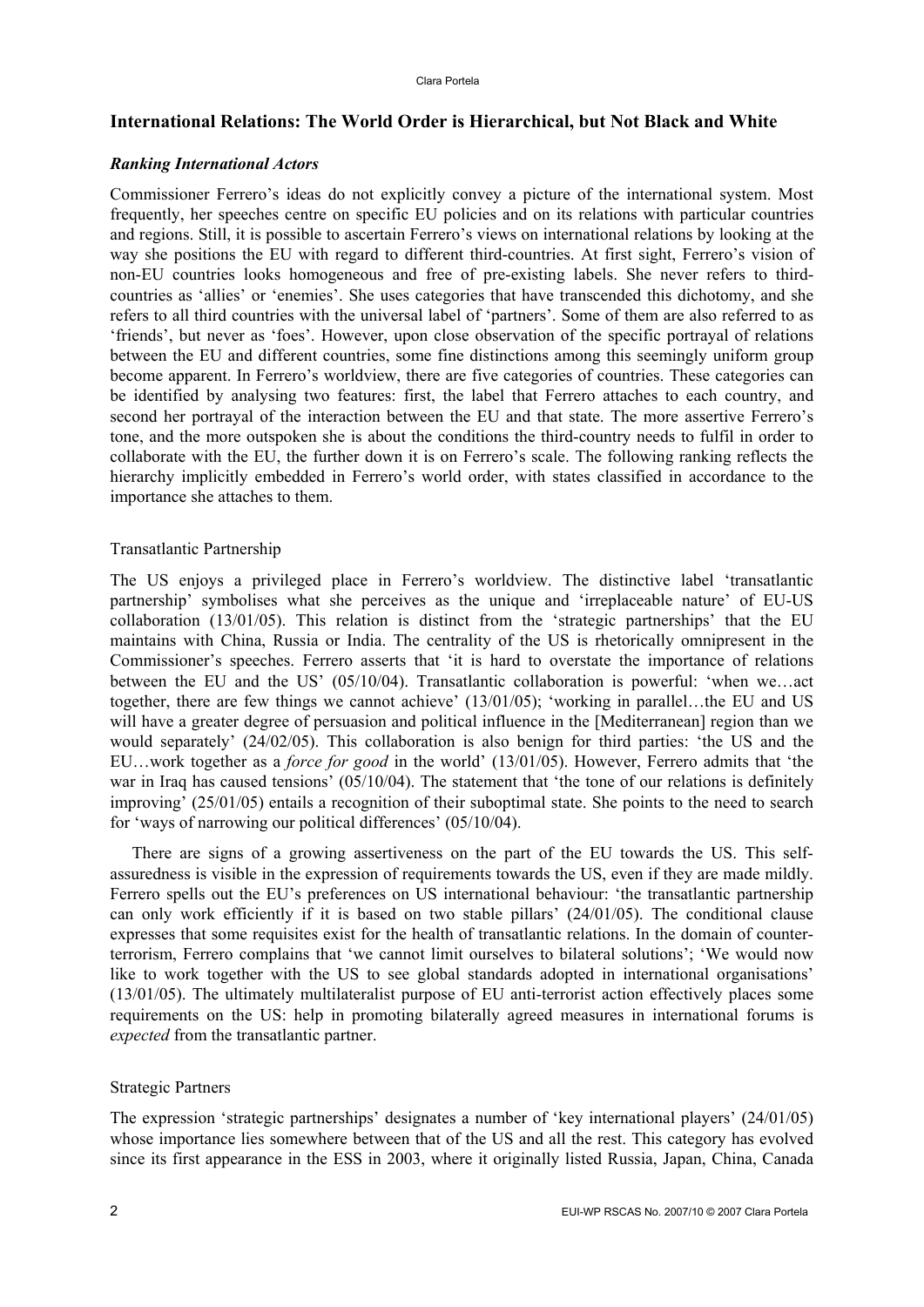and India (ESS:15). In a later speech, Ferrero added Brazil, leaving out Canada and Japan (24/01/05). Lately, the use of this codeword has been expanded to cover other relationships, such as the EU-Latin American partnership. As the expression strategic partners has become commonplace, the Commissioner started adding new adjectives to it in order to distinguish particular states. She calls Japan a 'natural strategic partner' for Europe (06/04/06). The EU and Russia, particularly important due to its status as geographically close regional power, maintain a '*special* strategic partnership' (Ger. besondere strategische Partnerschaft) (24/01/05).<sup>2</sup> Ferrero sets a framework of reciprocity with Russia far more assertively than with the US: 'Russia must move on in our direction too' (05/10/04). Its policies are openly criticised: 'the European Union views certain tendencies to roll back reforms in Russia with concern' (24/01/05). Criticism of Russia is explicitly justified: 'constructive criticism must be possible among partners' (24/01/05). As for the rest, their inclusion into the list of strategic partners appears to be warranted by their increasing economic weight: 'power relations may look different in the future… India is currently producing a quarter of a million engineering graduates a year' and 'China's GDP is predicted to be half that to the total G7 minus Canada by 2050' (02/02/06). 'Like-minded countries'

In Human Rights forums, the Commissioner drops the idea of a 'strategic partnership' and calls the EU's collaborators 'like-minded countries' (23/02/05a). This group is left undefined, as its membership is never listed. By default, the term enlightens the meaning of the term 'strategic partners': 'like-minded countries' are culturally closer to the EU than the 'strategic partners'. The term 'strategic partnership' denotes a strong interest in co-operation, but indicates potential psychological or cultural distance. Qualifying the term 'partner' with the adjective 'strategic' conveys the idea that co-operation with these countries is beneficial; however, they are not presented as necessarily sharing the same values as the EU. In fact, countries such as China and Russia, and even the US, are the objects, rather than the co-sponsors, of some of the resolutions on human rights tabled by the EU. Nevertheless, both code words are not mutually exclusive: Japan and Canada appear to form part of both groups.

#### Neighbours

'Neighbours' are countries located in what the EU calls the 'neighbourhood', a term evoking an everyday life degree of familiarity. The ENP countries, including Eastern European and Mediterranean states, constitute the only group which Ferrero calls 'friends' apart from the US: 'you are our closest partners and friends' (06/06/06). The aim of the ENP is that of creating 'a ring of friends around the borders of the new enlarged EU' (09/12/04). The Commissioner acknowledges the strategic significance of the neighbours stating that 'borders matter' (31/10/05). Cultural links are also used to justify the ENP; however, they never appear in isolation from other aspects: 'we share common bonds of geography, history, trade, migration, and culture. *This is why* we have launched the European Neighbourhood Policy' (23/02/05b).

Ferrero emphasises reciprocity. Progress by neighbours 'is rewarded with greater incentives and benefits' (07/03/06). The rationale of the ENP is presented as an exchange: '*in return for* their…steps to strengthen the rule of law…*we offer* our neighbours new opportunities' (13/01/05). She looks upon the ENP as 'a deal in the interests of both sides' (09/12/04). Anticipating any criticism that the ENP's purpose might be to expand the EU's sphere of influence, Ferrero states that 'nothing is imposed in this policy' (09/12/04). Indeed, she claims to have accommodated the interests of the neighbours: 'we have been guided to a large extent by the wishes of the countries themselves' (09/12/04). The EU's conditionality with third countries finds its strongest expression with the neighbours: 'the ENP…is based on a clear conditionality' (29/11/04). Results are expected on the partners' side: 'we expect in return that Ukraine declares its beliefs in European values' (29/11/04); 'the quality of our relations

1

<sup>2</sup> Translations and emphases in the citations are the author's.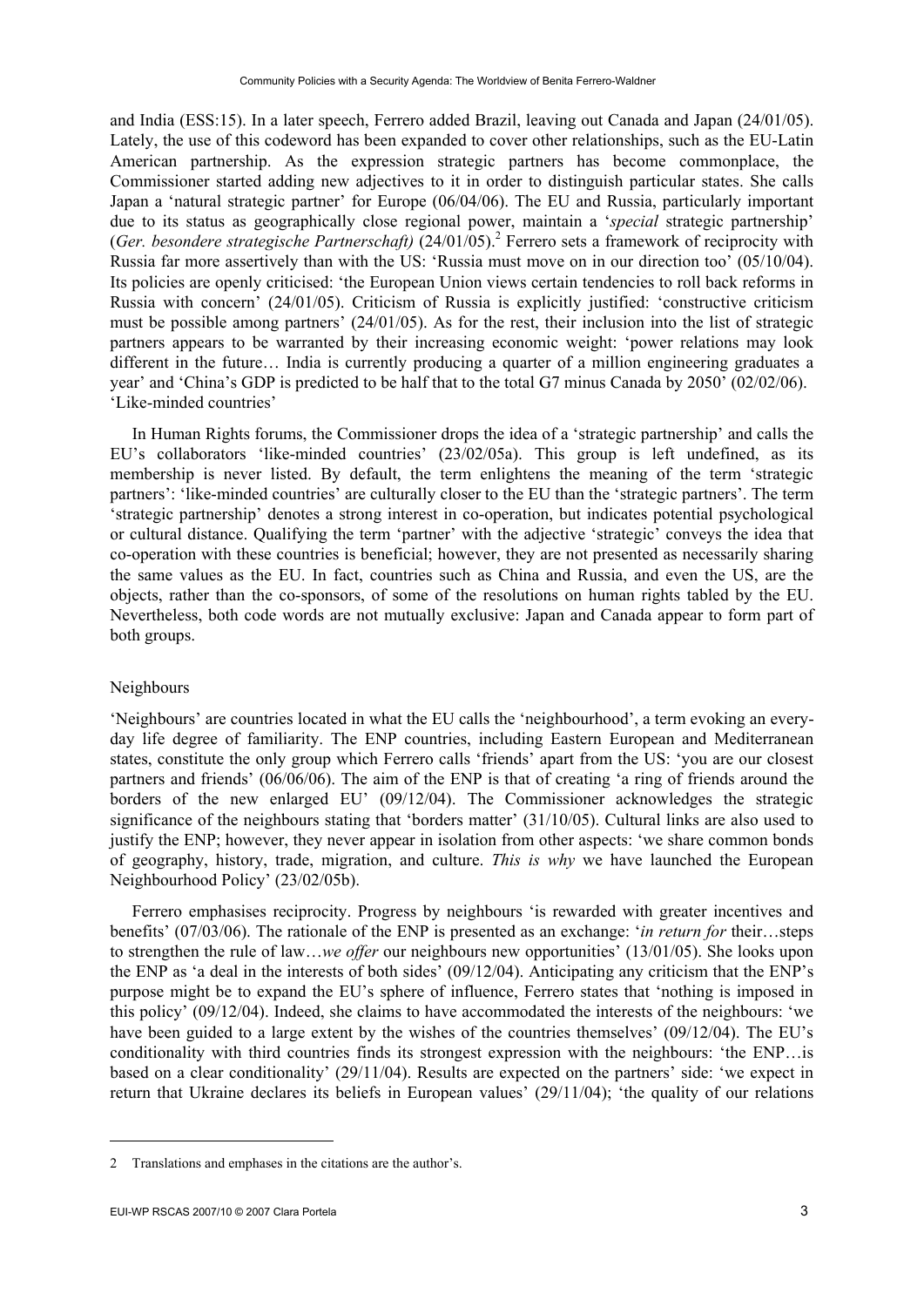#### Clara Portela

depends of the quality of democracy in Ukraine' (29/11/04). Ferrero formulates her expectations on neighbours' policies particularly boldly: 'Moldova must make more clear progress in its approximation to Europe' (29/11/04).

#### Other 'Partners'

Countries not included in the former types belong to a more general, catch-all category: these are predominantly developing countries lacking the geostrategic importance of the US, big regional powers, and the countries adjacent to the Union. This encompasses Asian and Latin American states along with the traditional recipients of Community aid: African, Pacific and Caribbean countries. Latin America is still higher up in the Commissioner's hierarchy than Africa, which is only referred to as the object of 'development, conflict prevention and peacekeeping' (05/10/04). This is partly because Latin America is included in Ferrero's remit as a Commissioner for External Relations, while African countries are covered by the Commissioner for Development.

#### 'Non-co-operative' and 'Failed' States

For this last category, there is no consistent label in EU terminology. Ferrero claims that 'the assumption that any 'enemy' is a clearly identifiable state is gone' (08/12/05). Countries unwilling to co-operate appear anomalous. The lack of a generic term for these countries might indicate some reluctance to create a conceptual group, reflecting the uniqueness of each case. Ferrero mentions the existence of 'non-co-operative states' (*Ger. nicht kooperierende Staaten*) only occasionally and without naming them (24/01/05). The expression 'non-co-operative' avoids any value judgement, isolating a single characteristic of their behaviour: unwillingness to collaborate with the EU. In general terms, her discourse on relations with third countries is characterised by its utterly 'positive' and 'friendly' nature. The EU does not only have 'partners' rather than 'allies', but it also lacks 'enemies'. Every single state can be a partner if it wants to be. Even with countries with which relations are difficult, the EU endeavours to maintain channels of communication open: 'we will [maintain] contacts with middle-range officials to reduce Belarus' self-isolation' (05/04/06). When Ferrero names third-countries with which relations are problematic, she is careful to frame mutual relations in a positive light, presenting both sides as equal. In the case of Iran, the EU has secured a nuclear 'deal' (13/01/05). As for Iraq, Ferrero has stated the EU's intention to 'develop a partnership' as relations 'normalise' (13/01/05).

The EU's friendly hand, in form of assistance and co-operation, is offered to everyone: 'we are working on an order…which gives a share of the globalised world-system to *all countries that accept the principles of this order*' (24/01/05). While this formulation presumes that some countries do not accept the rules, it also allows for benefiting from EU help should they eventually change course: 'we hope to expand full participation in ENP to Belarus, Libya and Syria' (07/03/06). Countries subject to Ferrero's condemnation, such as Belarus, retain the possibility of accommodation: 'we must show Belarus and its people that an alternative—a democratic, open future—is possible' (05/04/06). The suspension of aid to the Palestinian Authority following the election of Hamas serves as a perfect illustration: Ferrero wishes to 'see an evolution of the position taken by the Palestinian Authority government, not its failure' (26/04/06). The EU does not hope for the removal of the current government; it disapproves of the position of 'some' of its 'members'. With North Korea, the EU shows the highest degree of restraint: 'the position of the EU is that we should not overreact to harsh statements from Pyongyang. [T]he nuclear issue must be solved' (08/03/05). Central Asian countries are condemned indirectly through impersonal formulations which avoid naming the concerned leaderships: 'abuse of power and corruption seems endemic'; 'controls on foreign-funding make implementing our assistance impossible', and the 'difficult situation…in Uzbekistan became even more repressive after Andijan' (20/01/06).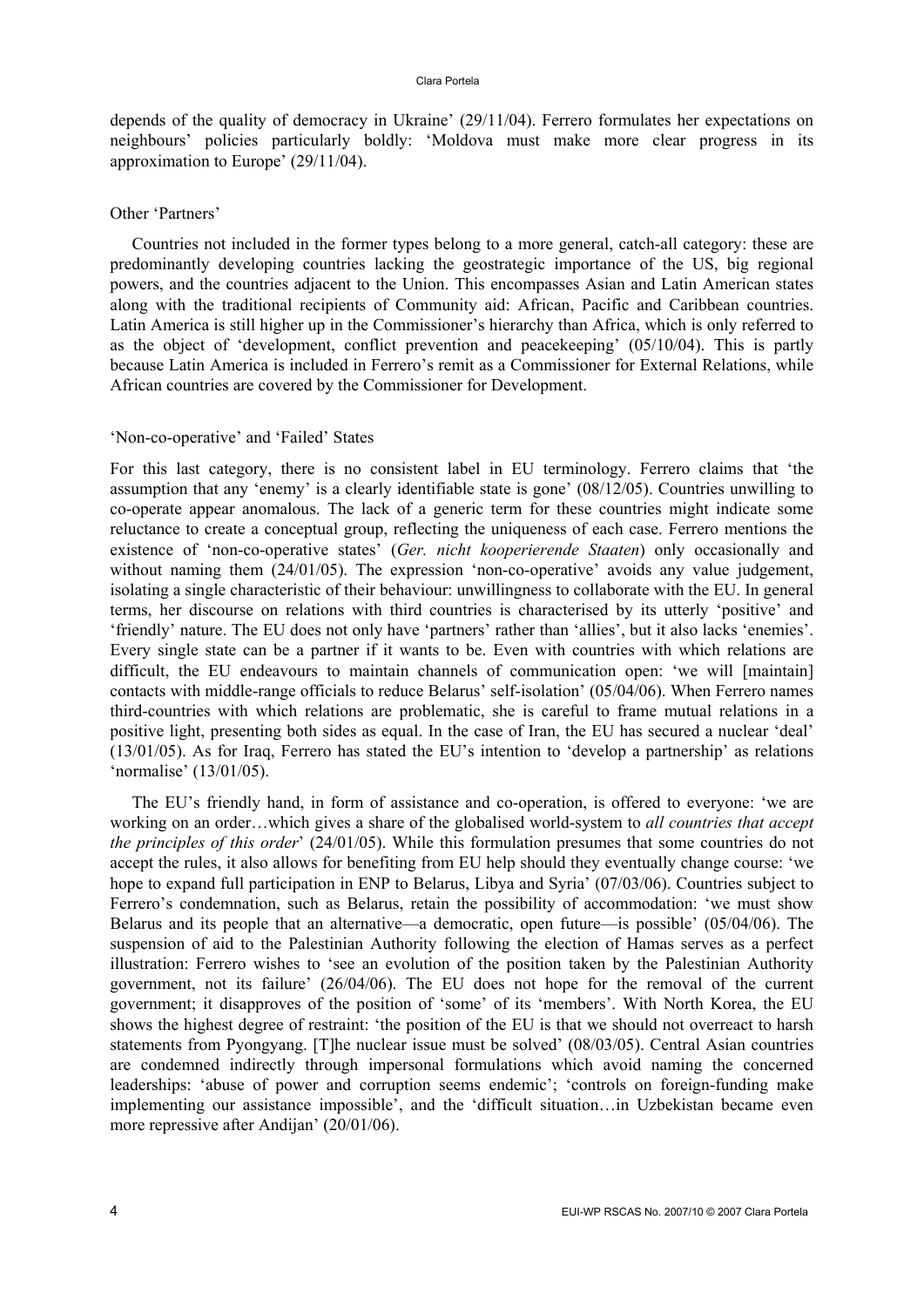This implicit categorisation in Ferrero's discourse reveals the criteria according to which the EU allocates importance to each group of countries: economic weight, security importance, willingness to co-operate, and to some extent, cultural proximity. The two first categories comprise economically powerful countries, some of which are at the same time regional powers. The 'neighbours' owe their relevance to the security implications that their vicinity carries. The existence of the category 'likeminded countries' shows that cultural proximity matters. The 'neighbours' rank relatively high in the list despite their weak economic performance, mainly due to their security relevance to the EU, but arguably also because of their cultural proximity. All the rest are countries deprived from economic power and security importance to Europe, while the deviant category of non-co-operative states comprises states which have proved impossible to engage, regardless of their economic or security relevance.

This said, the degree of importance allocated to a group of states is not identical with the level of attention it attracts. Ferrero's discourse insists more on the importance of 'strategic partners' than that of 'like-minded countries'. However, this does not indicate a lower importance in the Commissioner's eyes. On the contrary, the relationships with the 'strategic' partners deserve increased attention because they are in the process of being developed. Audiences both in these countries and in the EU need to be convinced of the necessity of upgrading relations far more than in the case of Canada and Japan, with which co-operation is already intense. The differentiated approach shown in the five categories reflects the type of relationship that the EU maintains with each of them. With her requirements, Ferrero presents the EU's vision of how it would like each country to behave. Some 'conditions' for collaborating with the EU are always present in Ferrero's discourse. However, the specificity with which they are formulated increases with the amenability of the third-country to EU influence. EU requests to the US are more discreet than towards the 'strategic partners'. With the ENP 'neighbours', often keen in close links to the EU, Ferrero's tone turns more resolute and her requirements become more concrete. Developing countries receive a similar treatment to that of the neighbours. However, they are less central in Ferrero's discourse, probably due to their wellestablished relations with the EU and the lesser security weight they bear by virtue of their geographic distance from Europe. This is consistent with the ESS, which states that 'even in an era of globalisation, geography is still important' (ESS:7). As far as 'non co-operative' countries are concerned, Ferrero's discourse is cautious and hardly condemnatory. This category of countries is scarcely dealt with, appearing as a 'black hole' in Ferrero's construction of the world.

#### *A Middle-Power Worldview with Historical Loopholes*

Beyond the picture of the world system made up by the set of relationships that the EU entertains with individual states, Ferrero hardly expresses any views on international politics. She merely points out that today's is 'possibly the most complicated international security environment that the world has ever known' (08/12/05). Some hints at her overall image of world politics can be found in her discourse on globalisation, which she views as a positive phenomenon with 'overwhelmingly positive effects for society' (30/05/06). She regards it as inevitable: there is 'no way stopping the clock of globalisation' (10/02/06). Some basic ideas about the international system emerge from this. There is an opportunity to influence, or 'manage', events: Europe should 'mitigate its negative effects and maximise the positive'. To this aim, EU members must act together: 'individually, no member state could do so' (10/02/06). The unstoppable nature of globalisation serves to legitimise the EU: 'action at the EU level is the only effective approach' (30/05/06). In sum, Ferrero's general view of international life corresponds to that of a middle-rank power: it believes to have some capacity to influence events; however, only to a limited extent. It needs to enlist support by other members of the international community. This perception of the limitations of the own power might derive not only from her current position, but also from her background as a Foreign Minister of Austria, a country bound to neutrality. The need for co-operation, here at the EU-internal level, is later translated into the drive towards multilateralism.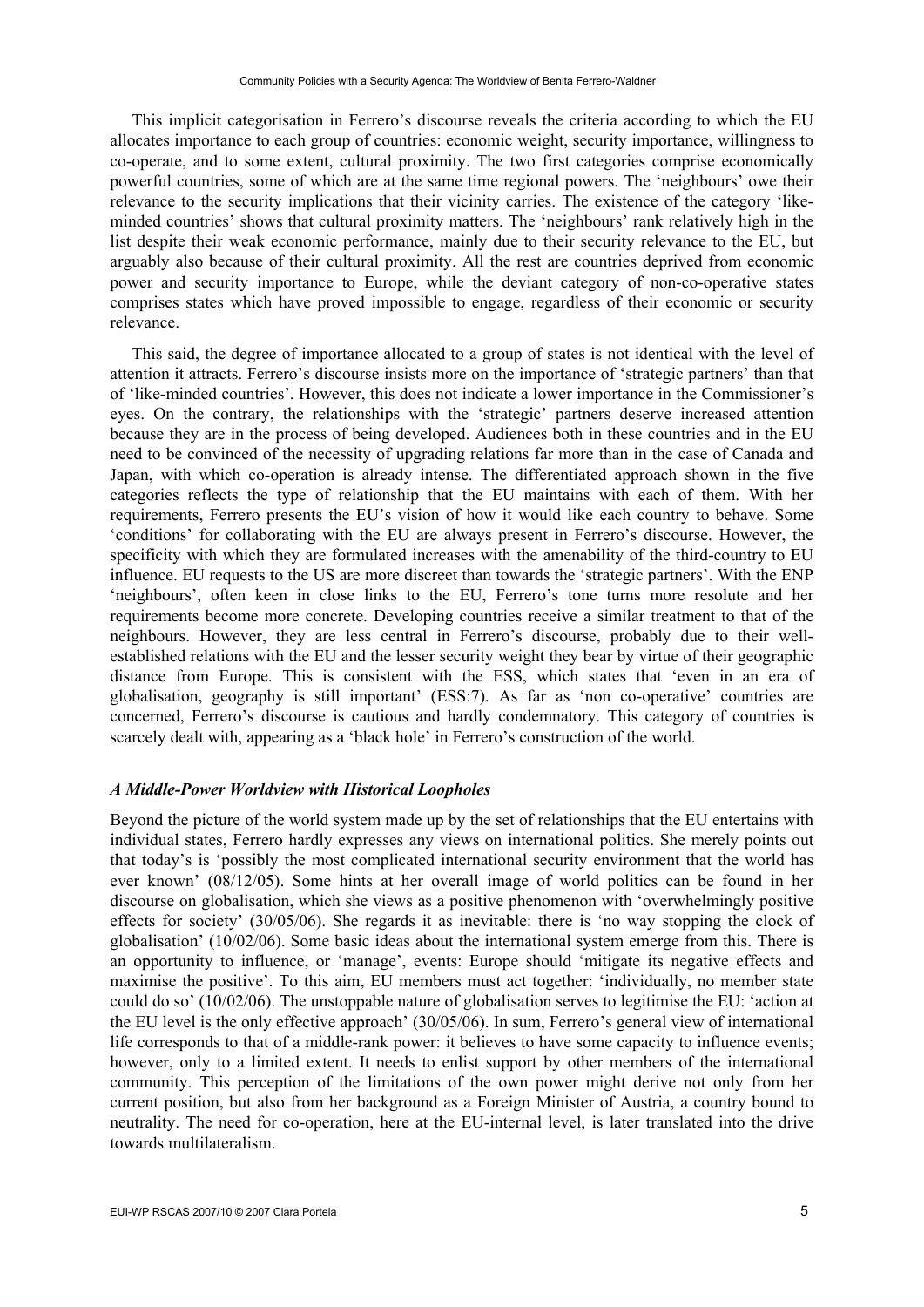#### Clara Portela

Ferrero's conception of world politics is characterised by the absence of historical references. In his original formulation of the operational code, George set to ascertain policy-makers' beliefs regarding the fundamental nature of politics and history (George, 1969:199). However, the Commissioner tends to avoid references to past experience; she never refers to 'lessons' of history. The only event of history that appears in her discourse is European integration, which is conceived of as an enormously successful project (*Ger. enormes Erfolgsprojekt*) accounting for peace, freedom, prosperity and security in today's Europe (26/01/06). European integration is also presented as a model to third countries, either on its economic merits for Mercosur (12/07/05), or as a means to solve political tensions in East Asia (06/07/05). The absence of historical references in the Commissioner's discourse can be due to an intention to preserve the neutrality of the image that corresponds to her function. Interpreting history could position her politically, or associate her to her national origins, in open contradiction to the European vocation of the Commission. At the same time, the principle of 'no historical referencing' is respected to such an extent that even common European experiences are omitted. For example, when Ferrero states that 'vulnerability to energy crises are not a new phenomenon', she does not mention the oil crisis of 1973, an experience that affected all EC members alike. This suggests that the lack of historical referencing might also seek to avoid alienating those members that had not yet joined the Community at the time.

#### *Security is Human, but Power is Economic*

Ferrero defines security broadly: 'we need a wide security concept' (24/01/05). The Commissioner does not distinguish between traditional and so-called new threats. Man-made and non-man-made security threats are part of the same continuum, featuring energy procurement, transnational crime, and climate change (24/01/05), 'terrorism, proliferation, poverty and disease, and failed or failing states' (25/01/05), or 'hunger, deadly diseases, environmental degradation and physical insecurity' (05/10/04). In the Commissioner's eyes, what matters about these challenges is their threatening impact on populations, while she disregards their very diverse nature: 'economic crises, structural poverty...the internationally organised crime, massive migration, diseases and pandemics…have a direct impact on our security' (24/01/05). The conflation of all these phenomena is justified on the basis of the centrality of the individual. Ferrero highlights her 'personal commitment to the concept of human security', defined as 'putting people and their human rights, as well as the threats they face, at the centre of our policies' (08/12/04). Even the fight against terrorism is 'part of a broader agenda of Human Security' (05/10/04).

Indeed, the portrayal of threats corresponds with the concept of Human Security. The Barcelona Report of the Study Group on Europe's Security Capabilities, *A Human Security Doctrine for Europe*, defines the term as 'freedom for individuals from basic insecurities caused by gross human rights violations' (Study Group 2004). The list of threats to human security presented in the report bears little resemblance to the military-centred definition of security: 'genocide, wide-spread or systematic torture, inhuman and degrading treatment, disappearances, slavery, and crimes against humanity and grave violations of the laws of war…breach human security'. This difference is spelt out: 'human security… means that it should contribute to the protection of every individual human being and not focus only on the defence of the Union's borders' (Study Group 2004). Ferrero's adoption of the concept of Human Security shows a linkage to her previous position as a Foreign Minister of Austria, which has officially embraced this notion, and is a member of the Human Security Network.

The term threat is rarely used in Ferrero's discourse, as is its milder synonym 'challenge'. Rhetorically, Ferrero has gone a step further referring to the EU's security threats as 'concerns' (31/10/05) or 'main phenomena' (*Ger. Grundphänomene*) (24/01/05). The portrayal of threats as *phenomena* fundamentally changes their character. Unlike 'threat' and 'challenge', 'phenomenon' is a neutral term devoid of aggressive connotation, as phenomena often result from natural processes. Yet, Ferrero labels as 'phenomena' terrorism, failed states, the proliferation of WMD, and what her predecessor Chris Patten termed 'the dark side of globalisation', i.e. structural poverty; conflicts over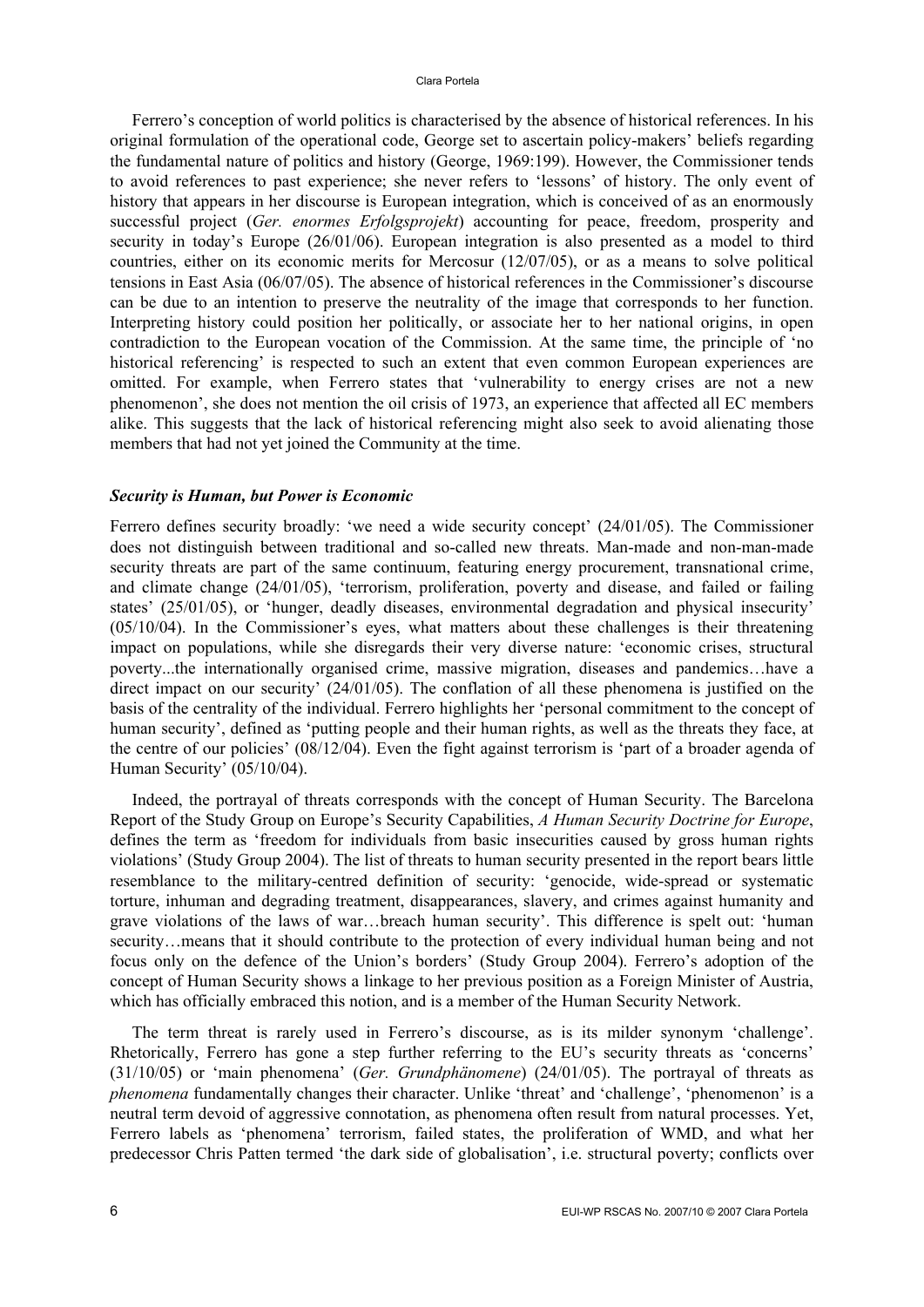resources; mass migration; epidemics and economic crises. Ferrero's portrayal of threats reflects a positive conception of mankind: the human being is innocent; threats result from misperception or deprivation, not from human will. She views terrorism as a 'radical movement reacting to rapid modernisation…wrongly perceived as 'western-imperialist'. Radical cultural changes, the lack of democracy and economic crises have led people to…seek refuge in the ideologies of hate' (24/01/05). Ferrero asserts that 'failed states produce...insecurity' (24/01/05). This portrayal presents security threats as unintentional developments—the verbs 'produce' and 'lead' are reminiscent of the natural sciences, and often refer to actions which do not originate from human will. Similarly, Ferrero claims that both parties to the Palestinian conflict are 'trying to end the cycle of violence' (23/02/05b). The formulation 'cycle of violence' conveys an idea of conflict as a non-manmade development, locating its origins beyond the control of the parties. The human element is looked upon positively, almost benevolently: terrorism emerges from 'misperception'; people 'seek refuge in ideologies'.

The Human Security concept as presented by the Commissioner features an interconnection of threats, and consequently of their remedies: 'Humanity will not enjoy security without development, and it will not enjoy development without security' (02/06/06). Due to the interlinked nature of threats, action taken against one of them reverberates in the others: 'by promoting human rights and democracy, fighting poverty, confronting the illicit spread of small arms and light weapons and encouraging economic development we are tackling inequalities and potential environmental, migration and conflict threats' (30/05/06). EU actions to tackle specific threats help to address other problems: 'judicial, police and border co-operation not only helps combat organised criminal groups, suppliers of illegal weapons, but also terrorists…health and security mechanisms are equally effective against natural pandemics and bio-terrorism' (30/05/06).

However, the Commissioner's security concept does not end in the notion of Human Security. Economics constitute a central element in her security calculations: She regards developments susceptible of imperilling the economic standing of the EU as threats. This departs from the idea that security is about protecting human populations from physical dangers. Ferrero unequivocally acknowledges that economic might can constitute a security threat: 'with the technological rise of China the [Asian] economies may [move] to more intense competition and thereby heat the political environment' (06/07/05). Here, power is about economic might. What economic threats have in common with Human Security threats is that they also emerge in the absence of a human will of aggression. She makes the economic sources of political tensions in Asia explicit: 'The economic rise of China and its assertive foreign policy have fanned concerns in some neighbouring countries that a more prosperous China could use its economic gains to pursue its national interest more forcefully and dominate the region both politically and economically'. (06/07/05).

Asia is central to Ferrero's security views on the basis of its demographic and economic growth: it is 'not only the continent with the largest population but also with the highest economic growth rates and the highest rates of spending for Research and Development'; it will be 'at the centre stage of the world in the  $21<sup>st</sup>$  century' (06/07/05). Ferrero's security equation concentrates on economic factors such as demographic potential, while leaving out military capabilities, notably the worrying concentration of nuclear arsenals in the region. Economic considerations are invariably part of the overall political picture. Ferrero sees evidence for the good health of transatlantic relations in the 'intimately intertwined economic systems' (*Ger. Wirtschaftssysteme aufs Engste miteinander verflochten*) of the partners (01/06/06). The rare instances in which Ferrero names states which could challenge the EU are telling: the prediction that China's research expenditure will equal the EU's by 2010 qualifies as a threat (01/06/06). Positing that power relations may be affected by India's production of engineering graduates and China's steadily growing GDP (02/02/06) reveals an economic concept of power.

Ferrero's adoption of the Human Security bears some institutional consequences. With its broad definition of threats, Ferrero 'securitises' a number of issues which make up a large portion of longestablished Community external action, such as environmental dangers, pandemics, human rights or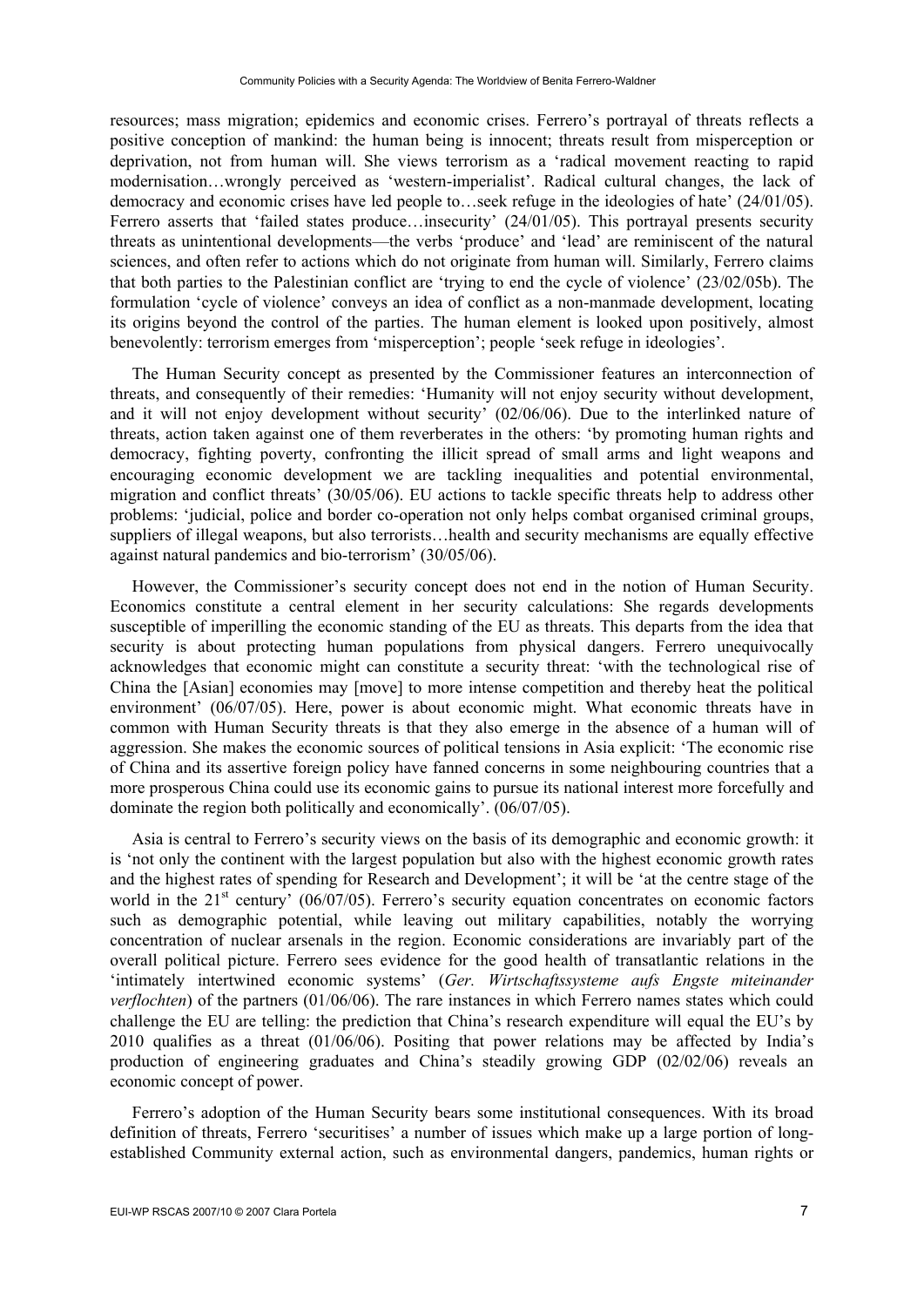migration. Anti-money laundering measures or research and innovation are all the more necessary since they do not only serve to combat organised crime, but also terrorism. By emphasising the interrelations between a range of threats and the multifaceted actions the EU takes to address them, she revalorises policies under the Commission remit.

#### **Europe's Self-Image: A Deficient Power, but a Shaping Actor**

Ferrero's image of the EU's international role is complex. In general terms, she regards the EU as having a significant impact on international affairs: Europe is 'a *shaping subject* of international politics' (24/01/05). At the same time, she acknowledges that the EU's international political role is deficient, i.e. incommensurate with its weight. As her predecessor Chris Patten, Ferrero often resents that the EU, the largest trading block in the world and the largest donor of humanitarian and development aid, lacks 'the corresponding political stance in world affairs' (05/10/04). Ferrero feels that she has a duty to address this mismatch: 'our task is to translate all this into equivalent political weight on the world stage' (10/02/06). She wants the Union to benefit fully from the 'significant leverage it possesses' (02/02/06).

Ferrero is confident about the EU's potential: 'Europe can make a *decisive contribution* by projecting peace, democracy and prosperity and by confronting the threats of our time with the necessary resoluteness' (24/01/05). In conflict prevention and crisis management, promoting human rights and human security, and strengthening effective multilateralism, 'the Union *can lead the way*' (05/10/04). At the same time, the Commissioner considers that EU foreign policy is actually more effective than it is generally believed. There is a problem of public misperception: 'there is a clear gap between these successes and our citizens' perceptions of the EU' (10/02/06). Indeed, she underlines the conflict-resolution relevance of some Community policies in certain conflicts. The EU has used the ENP Action Plans signed with Israel and the Palestinian Authority 'to facilitate practical cooperation on issues such as trade, energy and transport' (31/10/05). She considers that increasing cooperation and economic growth are 'absolutely vital for a sustainable solution to the Middle East conflict' (10/02/06). The Commission has 'an important role to play' in 'boost[ing] the effectiveness of existing international disarmament and non-proliferation regimes' (08/12/05). In the context of the nuclear talks with Iran 'we can make an important contribution' (08/03/05). Still, Ferrero recognises that the EU's responsiveness to crises is the main weakness of its foreign policy: 'there is a need for us to catch-up (*Ger. Aufholbedarf*) in the direct exercise of influence in concrete crisis situations' (24/01/05).

The Commissioner takes for granted the benign impact of the EU's external action. She assumes that the accomplishment of one actor's interests is not detrimental to others, but can benefit all: 'the enlargement of the Union does not only help the Union itself, but it is also clearly of advantage to our neighbours' (29/11/04). Ferrero's portrayal of the benign nature of EU influence is most explicit: she speaks of the 'extraordinary contribution to peace and prosperity made by enlargement' and of a 'momentous impact on the European continent' (10/02/06). ENP is about 'helping our neighbours towards their own prosperity, security and stability' (07/03/06); it '*offers* neighbouring countries the *opportunity* to deepen…political cooperation…with us' (24/01/06).

Ferrero justifies the rationale for the Union's upgrading of its international role through the concept of responsibility: 'Europe is increasingly taking on global responsibility' (24/01/05). Responsibility in world affairs seems to emanate directly from its status as a major power: 'on a global level [the EU and the US] are both major powers, and as such we have global responsibilities' (13/01/05). Out of a sense of obligation, she claims that it is 'our task to continue helping' South Asia after the Tsunami (24/01/05). Significantly, the word 'interest' and 'responsibility' often appear in conjunction: 'our global responsibility and our global interest' (02/02/06). The EU's world-wide engagement rests on a double basis: a sense of moral obligation, on the one hand, and a strategic self-interest on the other. While self-interest never appears as the only motivation for EU action, it is ubiquitous: 'dealing with migration should be high on our agenda, not only for our citizen' concerns…, but also to make poor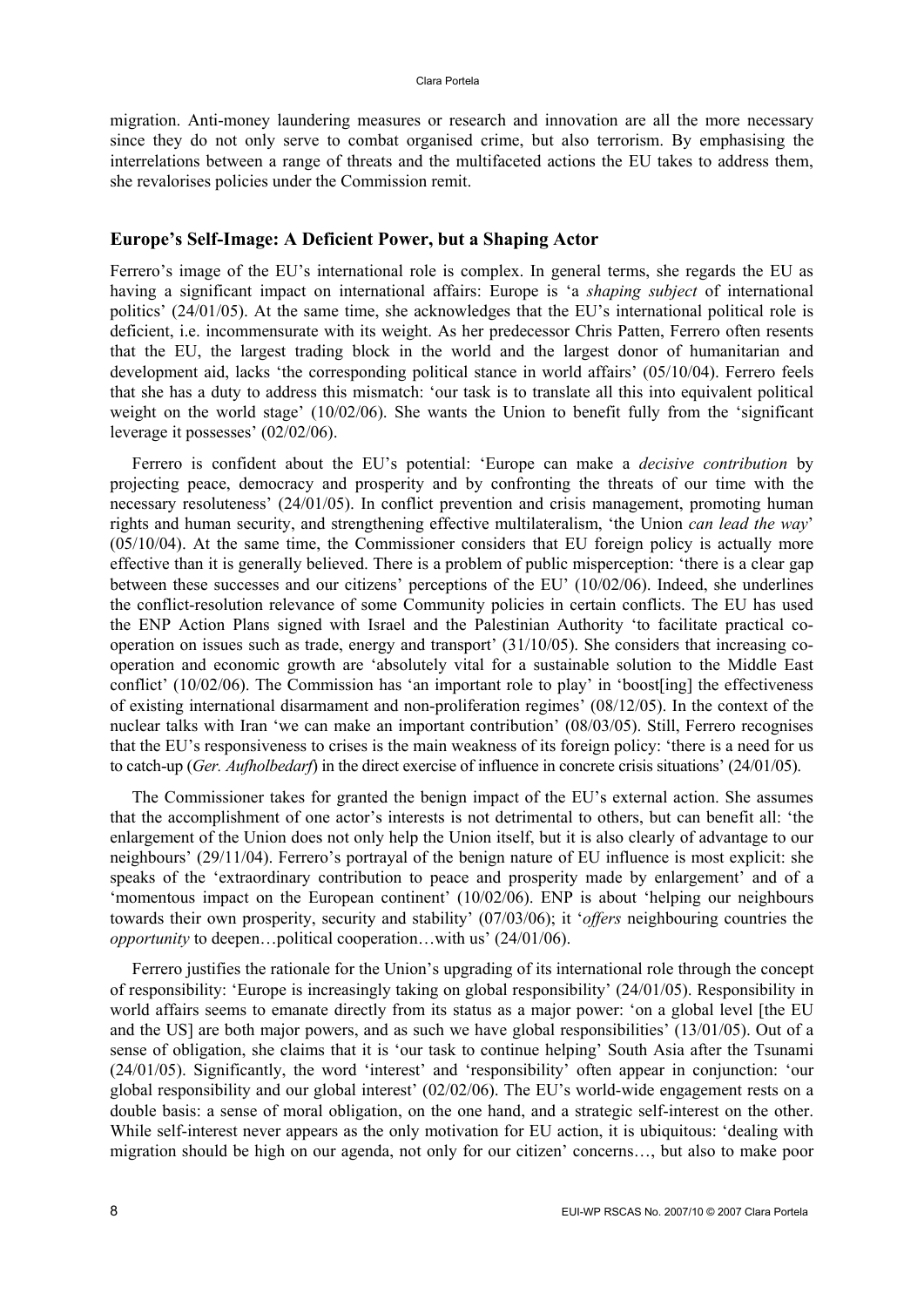and unstable parts of the world more attractive places for people to live' (31/10/05). These two rationales are excellently linked in the ENP: 'when a country is willing to orientate itself towards our main values…it is in the interest of the European Union to help it' (29/11/04); 'by helping our neighbours we help ourselves' (31/10/05). Ferrero describes ENP as a 'policy of enlightened selfinterest' (10/02/06).

In sum, the Commissioner does not convey any long-term vision of the EU. She conceptualises what the EU's role is nowadays, identifying deficiencies to address and potentials to exploit in the short run. She focuses on immediate fields of action, but does not envisage an ideal of what the EU could aspire to emerges from her speeches.

#### *Conceptualising the EU's International Role: A Soft, Not a Civilian Power*

#### Europe's Power

While Ferrero sometimes alludes to concepts belonging to the academic debate on EU foreign policy, she refrains from fully entering the discussion. Yet, through her selective references to such concepts as 'soft power', the Commissioner effectively positions herself in the debate. Her perception of EU power is especially relevant in the aftermath of the Union's acquisition of a military dimension, a development that puts into question the continued validity of the EU as a 'civilian power'. Ferrero does not borrow those notions that have won more scholarly prevalence, such as 'civilian power' or 'normative power'. By contrast, she mentions the concept of 'soft power' extensively, although her understanding of the term is not identical to Nye's (Nye, 2005). The fact that the most frequently used term to describe the EU as an international actor was not tailor-made for this organisation denotes a reluctance to frame the Union's international behaviour in the terms of that debate, or an ignorance of it.

In a continuum between Duchêne's 'civilian power' and Bull's 'superpower', Ferrero positions the EU close to—but not quite in—the 'civilian power' end. She rejects the possibility of a European superpower: 'I am not pledging for the build-up of a European superpower. Europe does not have the intention of forming a global empire' (24/01/05). However, the Commissioner's conception of the EU as an international actor differs from the notion of civilian power in that she does not explicitly subscribe to the predominance of civilian means in the Union's foreign policy. Yet, she builds on the idea that the EU's foreign policy tools make up its specificity as an international actor. They make the EU 'particularly suited to actively shape globalisation' (24/01/05).

The Commissioner's understanding of the terms 'soft/hard' and 'power/ security' does not entirely coincide with the academic terminology. For Nye, soft power is an instrument for persuasion, which he defines as 'the ability to get what you want through attraction rather than coercion or payments' (Nye, 2005). By contrast, Ferrero conceives of this notion also as a type of international actor. She both describes Europe as 'soft power' and labels 'soft power' as its foreign policy tool, speaking of 'EU's traditional strengths in the soft end of international relations' (13/01/05). When Ferrero refers to 'soft power' as a foreign policy tool, she underlines that it is the combination of soft and hard power elements that makes up the specific nature of the EU's external role. The EU accomplishes security through 'an intelligent mixture of resolute action and soft influence, of 'hard power' and 'soft power'' (24/01/05). This formulation suggests that hard power is equated with 'resolute action', without making any reference to military means. There is indeed no indication that by hard measures she means military capabilities: 'Our assistance combines a variety of soft measures like intercultural exchanges for young people and hard measures like prohibiting satellite broadcasts inciting terrorism' (30/05/06).

What Ferrero means when she refers to 'soft power' as a type of international actor is close to the traditional notion of 'civilian power'. Ferrero's elaboration of the EU international role as a 'soft power' effectively creates a sort of variant of the 'civilian power' notion. In this sense, she uses a self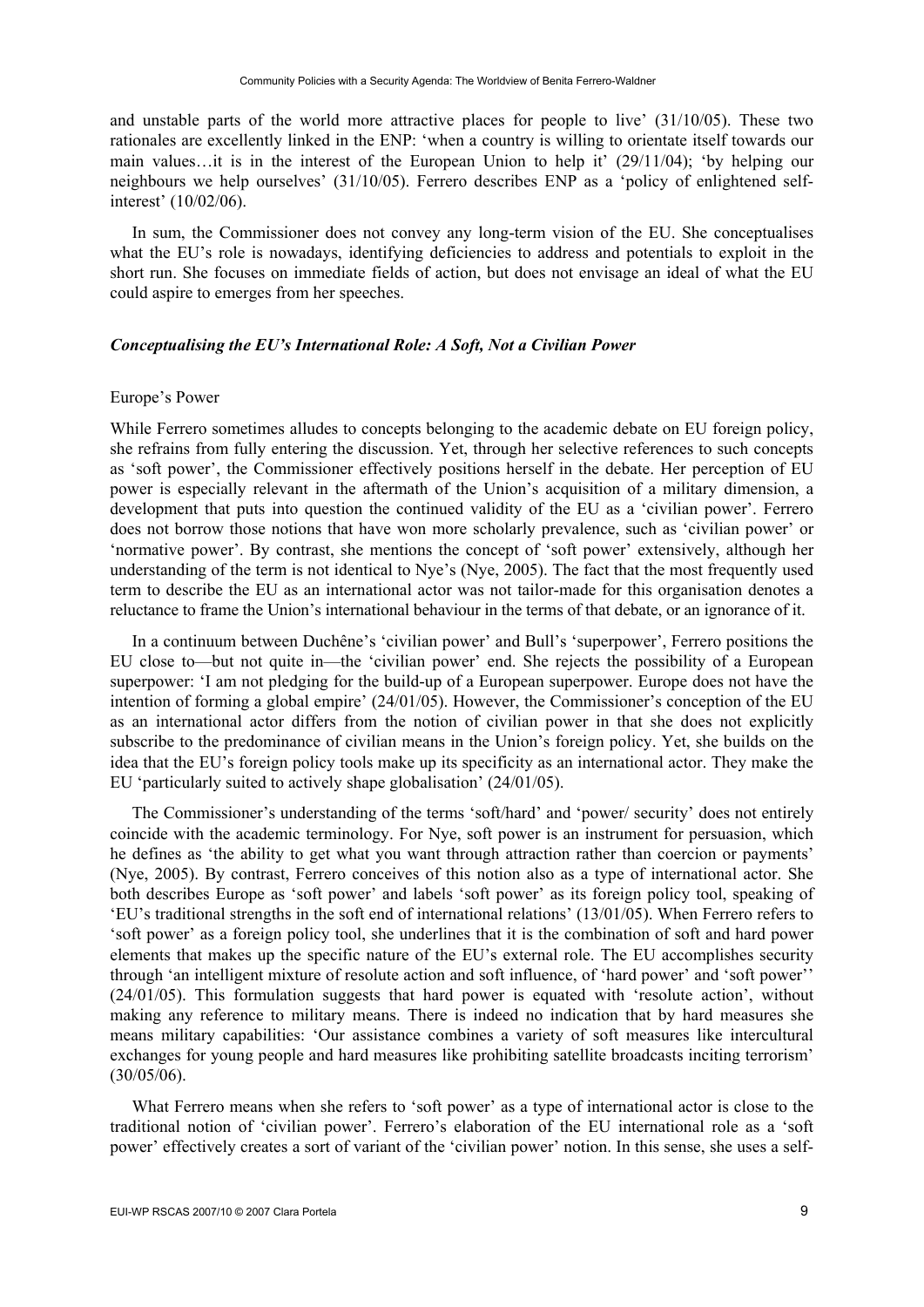coined term (or rather, the self-coined definition of an existing concept). While the civilian power model emphasises the use of civilian means, Ferrero focuses instead on the predominantly noncoercive nature of the EU's external action. For Ferrero, the distinctive essence of the EU in international affairs does not emanate from the non-military nature of its instruments, but from the reliance on the target's volition in following the Union's precepts. The EU 'encourages' China and 'persuades' emerging powers. It 'helps' to prevent trafficking, 'facilitates' co-operation, 'supports' processes, and 'creates' conditions. The Commissioner recognises the limits of EU influence: 'the impetus for meaningful reform must always come from within. If that desire is not there, no amount of external assistance or pressure will build sustainable reform' (31/10/05). The EU supports rather than imposes changes: 'there is a limit to what we can do. The…steps towards reform must be homegrown'; 'the decision is entirely yours' (06/06/06).

By omission, Ferrero underplays the adoption of a military role by the EU. The Commissioner draws attention to what the Community does. The acquisition of military capabilities by the EU expands its toolbox: ESDP 'should enable the EU to take on a bigger share of our global responsibilities' (13/01/05). However, the new availability of military instruments does not fundamentally change the nature of the Union's external action. She presents the acquisition of this security relevance as part of an evolution, using the opportunity to revalorise the security dimension of the EU's established external policies: 'we started with international trade and…aid, we added the promotion of human rights and good governance and now are defending Europe's interests in fields as diverse as international environmental policy, transport security and migration management. We have slowly been getting our act together on the *hard security* front' (10/02/06). Far from implying that the EU's military tool will enhance its effectiveness, she predicts that 'the capacity to project soft power will be increasingly important' (10/02/06).

#### Europe as a Model

The Commissioner refers to the EU also as a 'transformative power' (10/02/06). Ferrero assumes the Union's attractiveness as a model and is conscious of its usefulness as a foreign policy tool: 'Europe and the political ideas on which it is founded display an enormous force of attraction' (24/01/05). This notion coincides with Rosecrance's reading of the positive image among third-countries that European integration has produced (Rosecrance 1998). Similarly, Ferrero speaks of the *gravitational force* of the EU, once again as a benign influence with ultimately reconfiguring effects on the regional order: 'the gravitational force of the EU has made possible a comprehensive modernisation of the new member states, and *consequently transformed* the European order' (24/01/05). The definition of soft power as put forward by Nye seems to fit better with the attractiveness of the EU as a model than with the usage that Ferrero has made of it. The Commissioner presents the EU as a model to third-countries, encouraging regional integration in Latin-America in her capacity as a 'representative of a regional organisation constituting one of the foundations of the longest period of peace that Europe has ever known' (07/02/06). She hopes to enlist support from the Brazilian business community in the EU-Mercosur negotiations evoking Europe's own integration history: 'just as the European Roundtable of Industrialists helped promote European integration, you can be the force behind Mercosur integration'  $(12/07/05)$ .

However, Ferrero acknowledges that the projection of the EU model can fail to deliver identical results to that of European integration. In this sense, the Far East serves as a 'reality check'. On the one hand, the EU is ready 'to share our European experience on how to overcome conflicts of the past and to create an environment for reconciliation and co-operation' (06/07/05). On the other, she recognises that the 'already very impressive' degree of economic integration in East Asia 'will not be sufficient to make East Asia more stable or peaceful' (06/07/05). She acknowledges that the consequences of integration have almost been opposed to those experienced in Europe: 'unlike in Europe…economic ties have not resulted in improved political relations. On the contrary, [t]he China-Japan rivalry has surfaced' (06/07/05). However, Ferrero fails to explain why the same mechanism of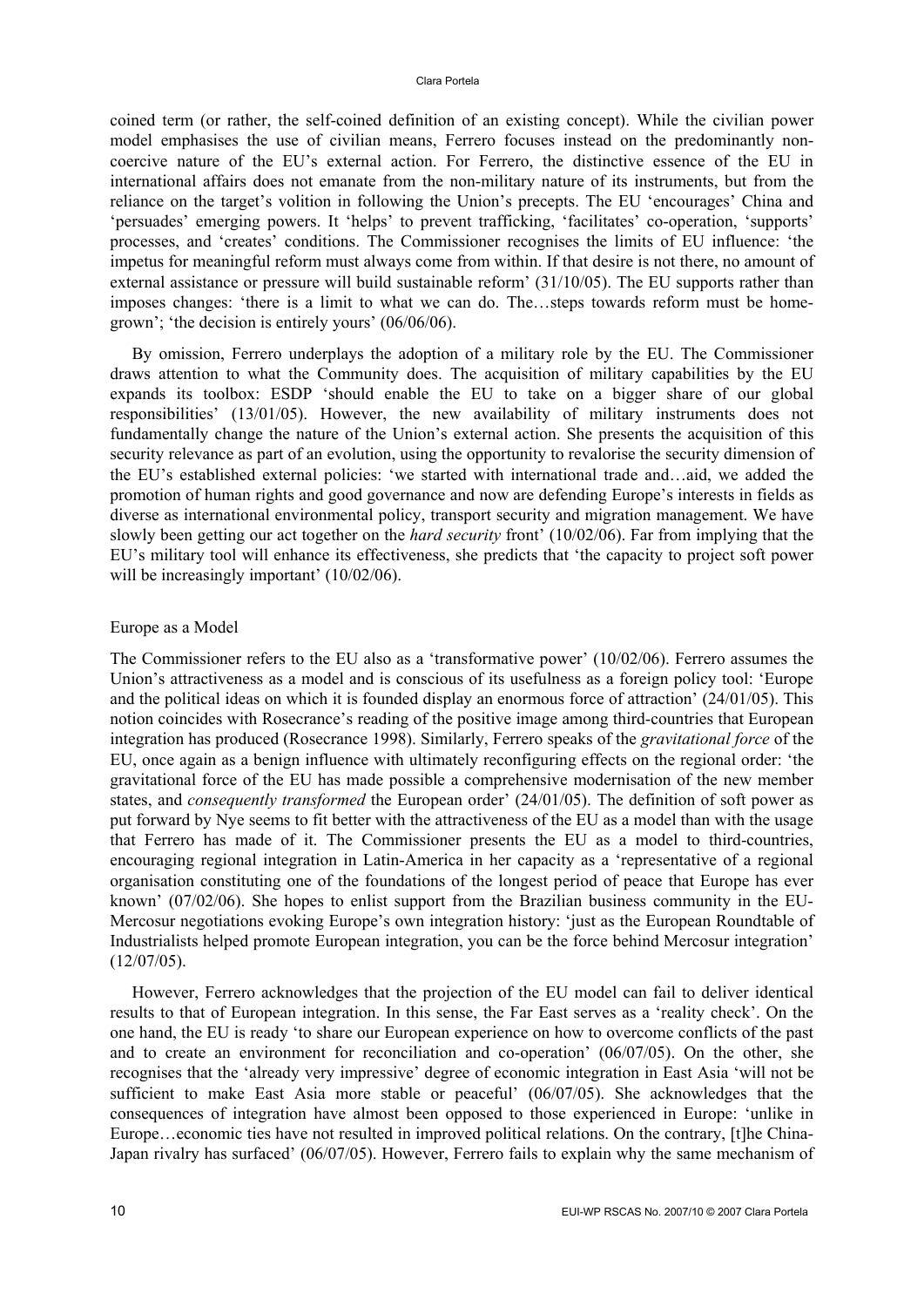economic integration that worked for Europe is not delivering in East Asia. The insistence on the projection of the European model in the face of unsuccessful examples constitutes a contradiction in Ferrero's discourse.

#### **Europe's Tools and Strategy: Producing Security through Community Means**

#### *Principles and Means: External Actions as Instruments*

While Ferrero's discourse presupposes the existence of EU interests and values, they are left unspecified. She mentions them most commonly in the context of conditionality towards third countries, whereby a trade-off is foreseen between the receipt of EU aid and the adoption of 'European values', equated with 'democratic principles' and 'respect for human rights' (29/11/04). The Commissioner's discourse on the tools of EU foreign policy reflects two wider developments. One of them refers to the fact that actions taken under External Relations have expanded. This is due to the externalisation of first-pillar policies, such as transport, energy, or research: 'over the last years, we have massively strengthened the international dimension of the different internal EU policies' (24/01/05). Further, the Commissioner also mentions some new instruments that have been included into her toolbox as a result of the progressive communitarisation of third-pillar policies, notably migration. Following their inclusion into the competence of the first pillar, they are now incorporated into the discourse.

The second development regards the presentation of Community actions as instruments to accomplish political ends: virtually all areas of Community competence are tools: 'economic, trade, environmental, social, and development policy' (08/12/04). The EU's added value in international relations resides in its extensive toolbox: 'there is hardly any other political actor in possession of such a wide spectrum of instruments, including in the domains of trade, finance, energy and justice' (24/01/05). Ferrero's toolbox includes 'development assistance…our successful programmes on election monitoring, anti-personnel landmines and light weapons' (05/10/04); and 'the broad spectrum of activities that the EU is undertaking within the scope of conflict prevention and civilian crisis management…demobilisation, disarmament, and reintegration of former combatants' (08/12/04). She even conceives of humanitarian assistance as a policy instrument (02/02/06). Ferrero also regards the establishment of contractual relations with other regional groupings as tools: the Association Agreement with Mercosur is an 'instrument to support…integration efforts' (12/07/05). Enlargement is explicitly classified as a foreign policy tool: 'enlargement has traditionally been our most effective foreign policy instrument' (13/01/05); and the ENP 'provides an incentive [for Moldova] to persist with political and economic reforms' (09/12/04).

Closely linked with the political 'instrumentalisation' of external policies is their 'securitisation'. This appears as a direct consequence of the release of the ESS, which enabled the Commission to highlight the security relevance of many of its activities. Ferrero's security vision entails the manifest intention to *produce security* by means different from traditional defence. For Ferrero, security is achieved by '"exporting" stability in order not to "import" instability' (24/01/05). She speaks of framing 'a policy with our partners encompassing a multiplicity of policy domains which displays a *long-term stabilising* effect' (24/01/05). Aid is not provided to third-countries exclusively for the sake of development, but also to ensure that it reverberates in the security of the EU. Technical assistance has a strategic rationale: 'the structural modernisation [of the Middle East] is absolutely decisive also for our own security'  $(24/01/05)$ . The promotion of democracy is justified with an ultimate security aim: 'the best long-term protection for our security is the democratisation of regions in crisis and the resolution of violent conflicts' (24/01/05). Ferrero holds trade policy to have 'an important security policy dimension' (24/01/05). Contractual relations with third-countries are used as tools for producing security: through its 'global network of detailed contracts', the EU is in the process of 'building a new multilateral system' (24/01/05). Conditionality stands out in this context: 'the EU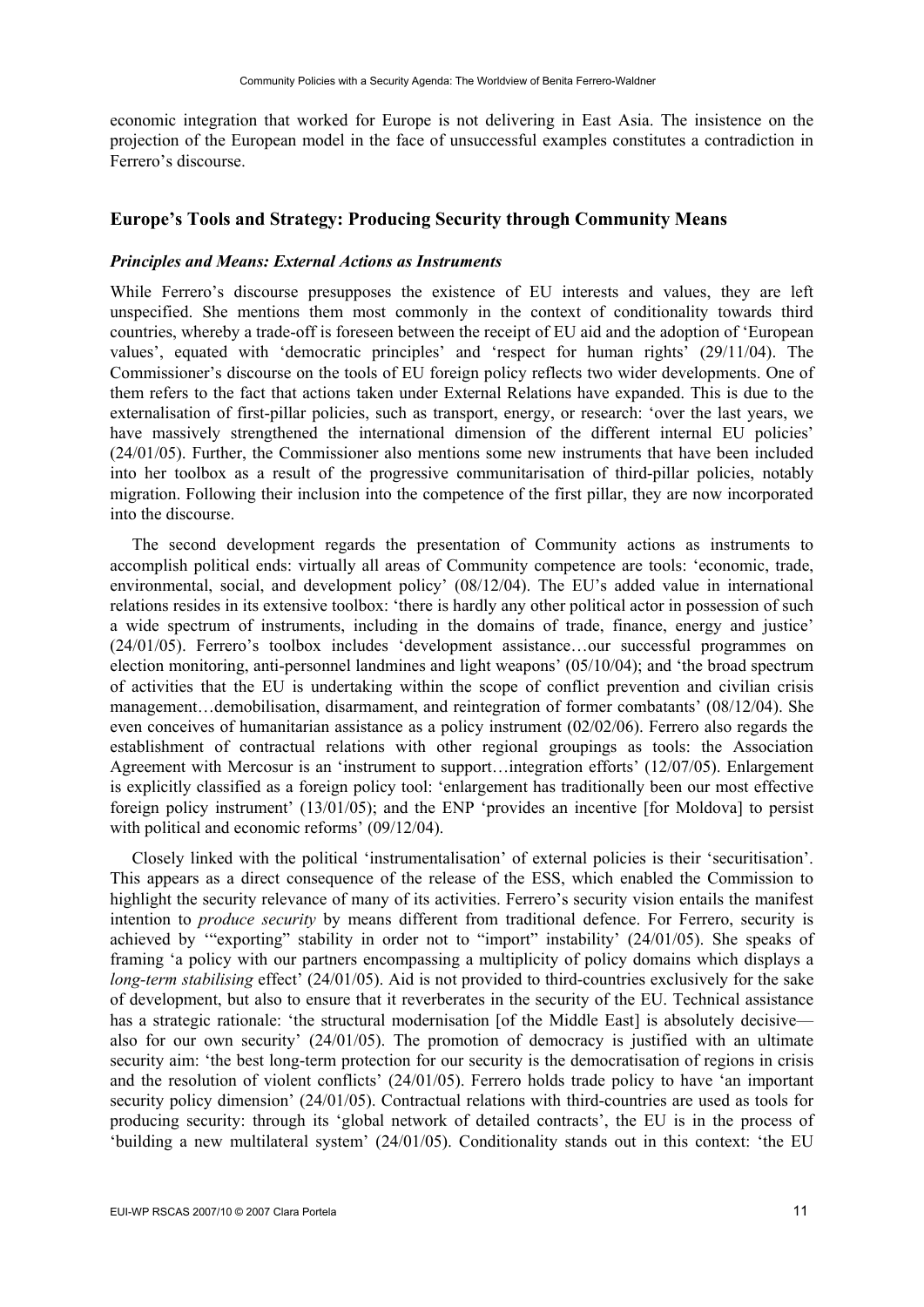#### Clara Portela

gains because our partners sign up to stronger commitments on the fight against terrorism, nonproliferation of WMD, and to the peaceful resolution of regional conflicts' (09/12/04).

It is in the ENP where the security rationale is most explicit: Ferrero boldly states that the ENP 'is a security policy' (04/05/06); a '*geostrategically* key project' (24/01/05) through with the EU 'gains improved security' (09/12/04) and 'pursues its geo-strategic interest in expanding the zone of stability, security and prosperity' (10/02/06). The use of the concept *geostrategy*, a term with military connotations, constitutes a novelty in the discourse of an External Relations Commissioners. EU operations in the region are presented as manifest security policy tools. With the EU border mission in Moldova, 'we want to contribute to the political resolution of the conflict. The Themis-Mission in Georgia has a similar…goal' (04/05/06). Ferrero believes that the ENP 'strengthens the role in the resolution of 'frozen conflicts', such as that in Transdnistria and in the South Caucasus' (04/05/06).

Ferrero's presentation of foreign policy tools as a continuum mirrors the EU's broad definition of threats: 'the holistic approach echoes the EU's own commitment to a comprehensive conception of security' (08/12/04). However, both continuums are never connected to each other: the Commissioner refrains from specifying what each instrument is good for, and conversely, how each challenge can be best addressed. Indeed, for all the enthusiasm with which the Commissioner assesses the EU's toolbox, she also acknowledges that the use of coercive instruments needs to be optimised: 'we need to learn…and use our mix of carrots and sticks coherently' (02/02/06). Ferrero rarely mentions the use of coercive instruments, and she does not cite a single case in which their employment has worked. The Commissioner acknowledges that 'sticks' are imperfect instruments. She underlines the benefits of non-coercive measures (carrots) accompanying sticks: for Iran and North Korea, 'new incentives must be found' (08/12/05).

#### *Effective Multilateralism: Not Every Kind of Multilateralism Goes*

'Multilateralism' is Ferrero's central foreign policy theme; it appears both as a principle and a means of EU policy. The ESS presents 'effective multilateralism' as one of its key terms, but it fails to define it. Thus, Ferrero's speeches help to flesh out this concept. The emphasis on multilateralism is nothing new in EU discourse; however, the adjective 'effective' qualifies the notion: 'only an effective multilateral system can adequately address the new and complex challenges the international community faces today' (05/10/04). One key element is the centrality of the UN: 'the UN lies at the heart of the multilateralism we espouse' (08/12/04). However, some adaptation is required: effective multilateralism 'means…reforming and strengthening the United Nations and its subsidiary organisations as the basis of the multilateral system' (24/01/05). The benefit of this approach is legitimacy: 'only multilateral co-operation in the framework of the UN can confer the degree of legitimacy necessary for efficient international action' (24/01/05). For the Commissioner, there is no tension between legitimacy and efficacy, but one is a pre-condition for the other. A second central requirement for an effective multilateral system is co-operation with the US: 'effective multilateralism can only function really if it is based in a strong transatlantic partnership' (24/01/05). The Commissioner criticises unilateralism: 'the answer to the new security policy complexities cannot be a series of political solo-runs' (24/01/05). Whereas Ferrero highlights the EU's potential in conflict prevention through panoply of means, its inability to react quickly and effectively to crises in the hardcore security realm—notably in managing violent conflicts—is omitted from the discourse. Ferrero's reticence to pronounce on this matter can also be due to lacking Community competence in this domain.

#### *Impact of EU Policies: Uneven Expectations, Marred with Black Holes*

Ferrero's discourse reveals uneven expectations of EU influence. EU action ultimately yields results: 'the EU has an impressive record in democracy-building' (23/02/05); 'we have a wealth of experience in helping countries transform themselves, both politically and economically' (13/01/05). However, the expected impact of EU leverage varies strongly depending on the country at the receiving end, on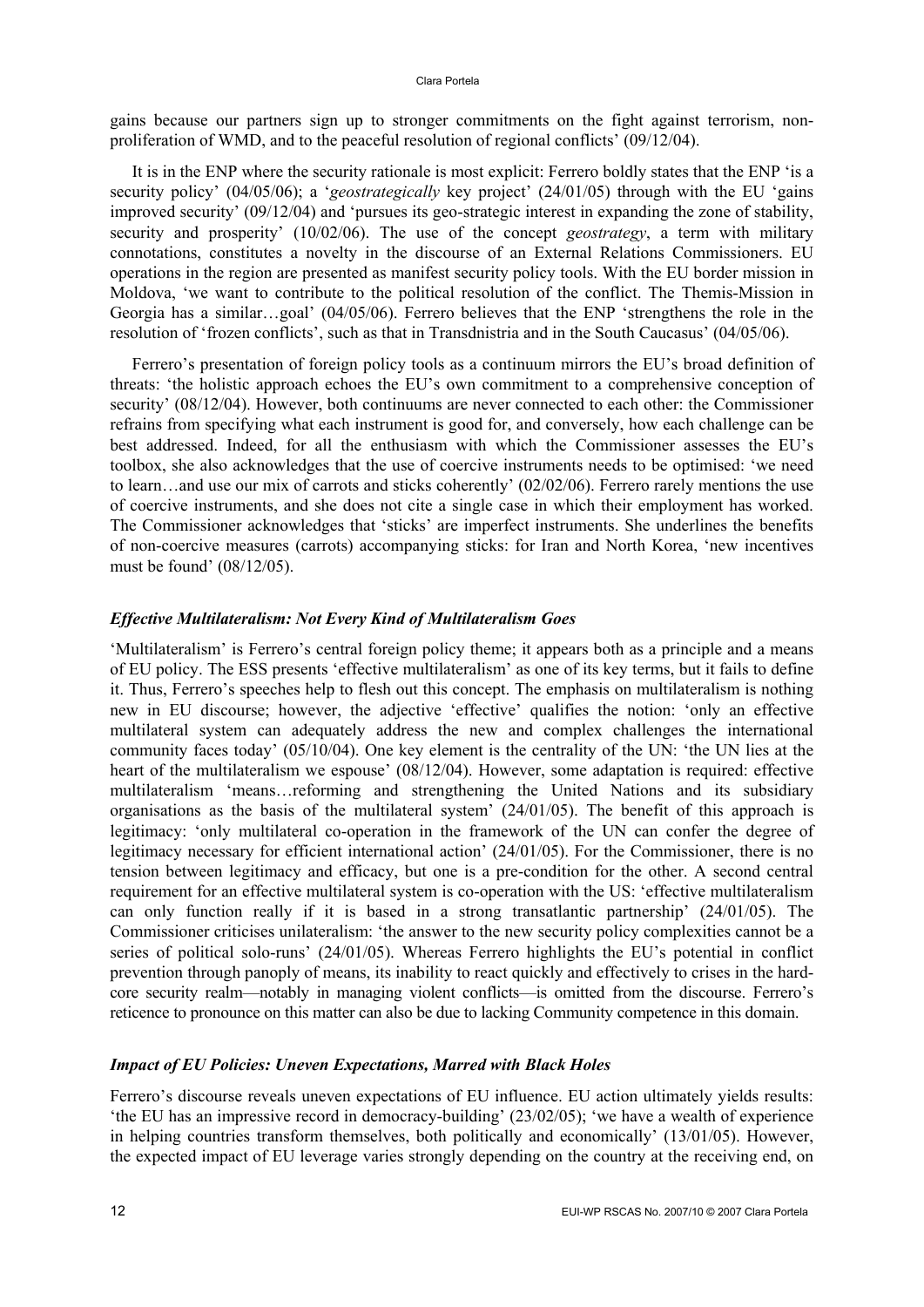the type of action, and on the kind of situation on which it is exerted. Ferrero feels confident about well-established EU activities such as humanitarian and development aid or election monitoring: 'our humanitarian aid programmes are first class' (25/01/05). Ferrero points out that 'the EU played a very positive role in assisting [Ukraine] to overcome the crisis late last year' (25/01/05); 'the EU presence on the ground [in the Palestinian elections] was highly effective and visible' (25/01/05). The use of political conditionality yields convincing accomplishments: 'Morocco and Jordan have committed themselves to far-reaching reforms' (09/12/04); 'the PA adopted several important institutional and democratic reforms' (01/03/05a).

In contrast, Ferrero presumes only a modest impact on conflicts situations. This is illustrated by the contrast between the cases of Moldova and Ukraine. Following the resolution of the 2004 Ukrainian electoral crisis, Ferrero underlines the conditionality framework: 'no lasting partnership can exist without a corresponding commitment to stable democracy' (29/11/04). This resolute tone contrasts with the more timid treatment of the Moldovan situation. Here, sentences are introduced by expressive rather than exhortative verbs. The Commissioner, *'concerned'* about the lack of progress, '*hope*[s] that Moldova will continue to participate in the international [peace] process' (29/11/04). Her message to Moldova is only as assertive as in the case of Ukraine when she encourages actions by Moldova which are unrelated to the conflict: 'Moldova *must* make further progress in its approximation to Europe' (29/11/04). As far as the peace process is concerned, Ferrero is careful not to make any exhortative prescriptions.

In conflict settings, the Commissioner routinely posits that EU action is geared towards the creation of *conditions for peace*: the EU is '*building the institutions necessary* for a future Palestinian state' (01/03/05a), while in Iraq 'we *create the basis* for a functioning community (*Ger. Gemeinwesen*), notably with the reconstruction of the economy and of the health and education systems' (24/01/05). The primarily *preventive* character of the Union's approach is ambitiously announced by Ferrero: 'we have to gain control of the structural security risks emanating from the violations of human security' (24/01/05). The Middle East conflict perfectly exemplifies how she retreats rhetorically from the negotiation table to the weaker role of creating conditions for peace: 'we…need to work with both the new Israeli government and the Palestinian Authority on creating the conditions for a successful Gaza disengagement' (25/01/05). Ferrero often alludes to the 'strengthening [of] institutions' the Middle East (01/03/05a). This limited role still displays a clear political intention: 'we have been… building the institutions necessary *for a future Palestinian state*' (01/03/05a).

Although the EU has a high stake in the resolution of the Middle East conflict, Ferrero's estimation of EU leverage is lowest here. She recognises that her role is secondary: 'with the help of the international community and Israel's indispensable facilitation, we can help the Palestinian Authority to achieve our shared goals' (01/03/05a). The Commissioner's discourse achieves a high degree of imprecision in her interviews about this conflict: 'it is important to do everything possible to create new momentum to avoid that this peace process derails'; 'I think that it is very important that we all march in the same direction' (01/03/05b). This can be due to a 'source material bias': unprepared remarks capture more substantive insights of the policy-maker than speeches (Schafer and Crichlow 2000:570). When it comes to handling the Middle East conflict, the EU address to the US takes the form of a request for help. Still, the Commissioner expects the EU to be regarded as an equal partner by the US: 'the EU and US should do more to work in parallel with one another on the region's priorities' (13/01/05).

Ferrero's discourse also suffers from omissions, which evidence some unresolved questions. When a third-country refuses to co-operate, the EU lacks answers. Another 'black hole' is the response to WMD proliferation. Ferrero once hailed negotiations with Iran about halting its nuclear activities as a successful exercise of European diplomacy: 'the EU is currently *re-engaging* Iran' (08/03/05); 'the case of Iran clearly shows that our approach linking clear principles with political incentives can be successful' (24/01/05). Following the failure of negotiations, the Commissioner posits that 'new incentives must be found' (08/12/05), and reverts to highlighting co-operation with the US on the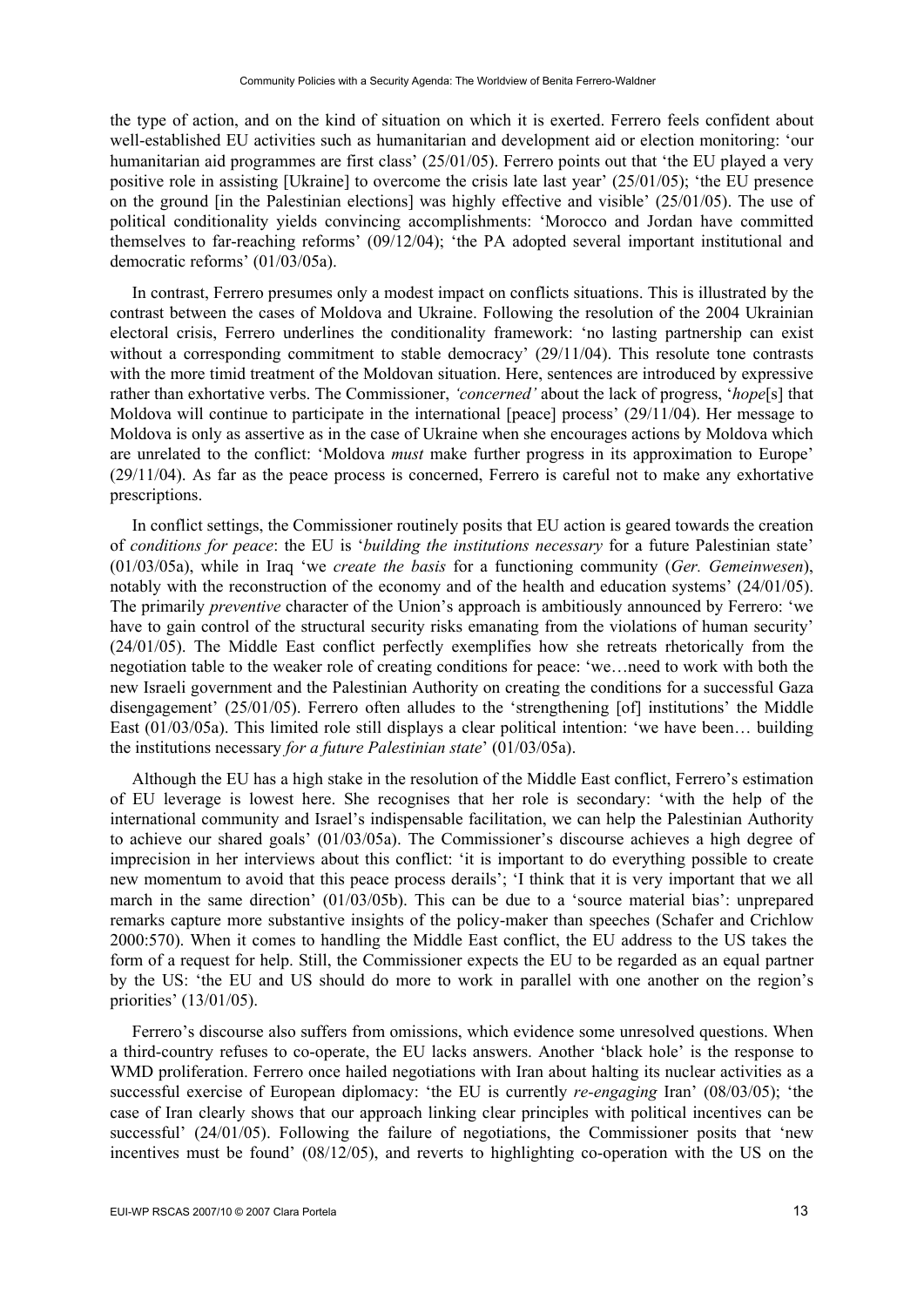resolution of the nuclear crisis: 'we are working jointly with the US to get Iran from developing a military nuclear programme' (01/06/06). In her remarks on non-proliferation, her depiction of the international environment is most bleak—'there is growing mistrust, unpredictability and uncertainty in the international arena', while her faith in the EU's capacity to promote change through multilateralism is weak: 'the current international environment is not conducive to negotiating new multilateral legally binding instruments' (08/12/05).

## **Conclusion: Community Policies with a Security Agenda**

In sum, I showed that Commissioner Ferrero's worldview regards the international system as a hierarchical order in which the importance of third countries is determined by their economic weight, geographical vicinity, and their willingness to co-operate with the EU. While this worldview hardly differs from traditional conceptions of power politics, what is peculiar about Ferrero's worldview is that the EU is ready to co-operate with every single state, and she spells out the conditions that the EU expects each third-country to fulfil. Her broad concept of security coincides with that of Human Security. Threats emanate from phenomena rather than from states or human volition, and her conception of mankind is positive. At the same time, power is defined in terms of economic wealth. The EU's international role is best described as a soft-power which exerts its leverage in a noncoercive manner, partly through a strategic use of its panoply of means, partly by virtue of its magnetism. Still, Ferrero is conscious of the EU's limitations, and her optimism is tempered by her modest estimation of EU leverage when it comes to 'hard security'—the Middle East or nuclear proliferation.

Ferrero's understanding of the EU's external action displays two notable features: a wide-ranging 'politicisation of instruments' and a 'securitisation of policies'. In her worldview, every aspect of external actions is a *policy instrument*, and most of them can be used to enhance *security*. This approach mirrors Ferrero's conception of security. If all those developments that imperil 'human security' are qualified as threats, then the EU's external action is largely security-relevant. This instrumentalisation and securitisation of Community policies has institutional implications. Ferrero's worldview projects an image of the EU that departs from the popular belief that it is guided overwhelmingly by economic interests. In contrast, it displays a preoccupation with citizen's concerns with security and well-being. Most notably, the emphasis on security widens and enhances the External Relations portfolio. By positing their relevance to security, the Commissioner upgrades the profile of the policies under her remit.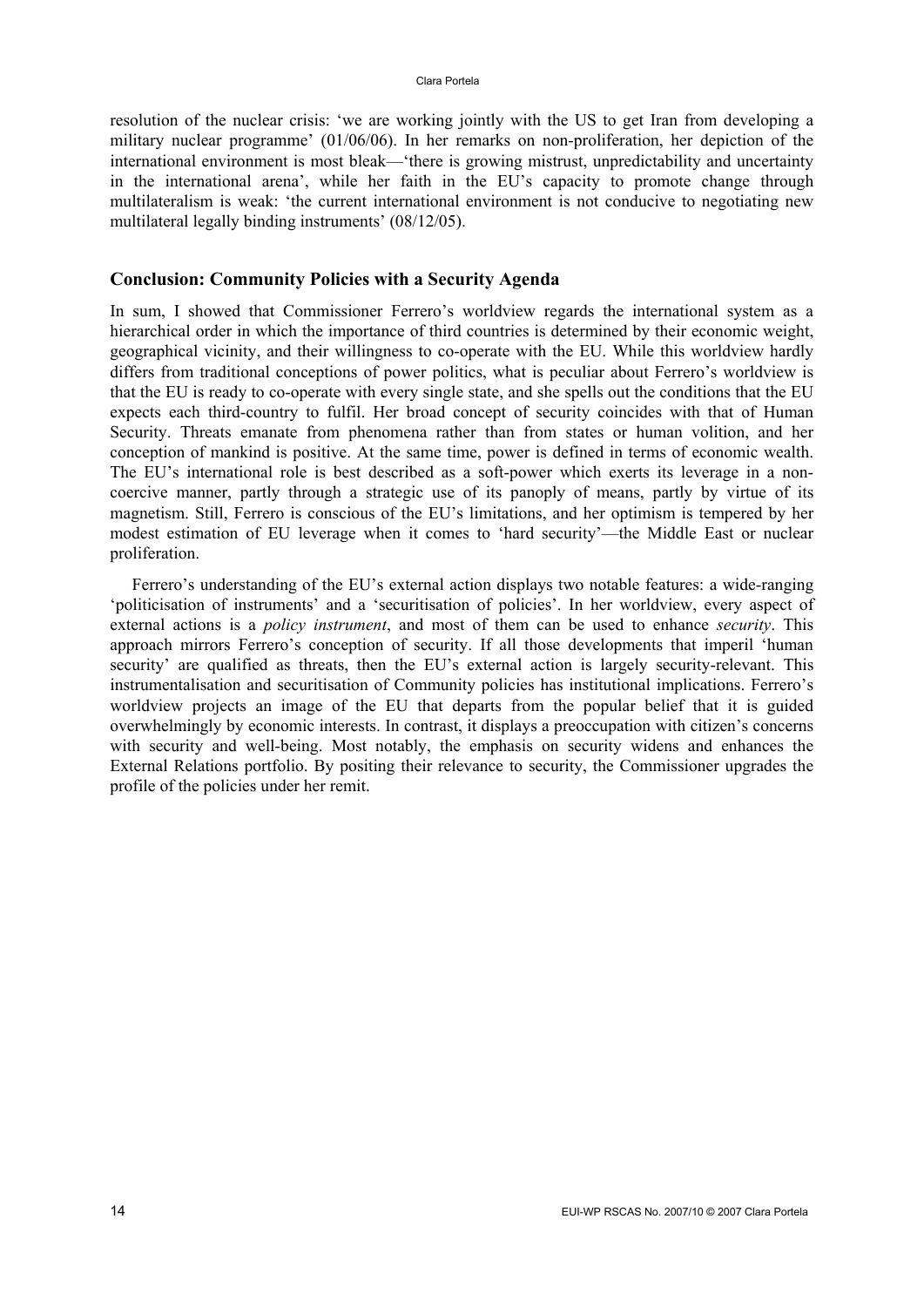### **References:**

- Duchêne, F. 'The European Community and the Uncertainties of Interdependence', in: Kohnstamm, M., Hager, W. (eds.), *A Nation Writ Large? Foreign Policy Problems before the European Community.* Basingstoke: Macmillan
- George, A. 1969. 'The "operational code": A neglected approach to the study of political leaders and decision making', *International Studies Quarterly*, 13(2), pp.190-222.
- Manners, I. 2002. 'Normative Power Europe: A Contradiction in Terms?', *The Journal of Common Market Studies,* 40 (2), pp. 235-58.
- Nye, JS. 2005. Soft Power. The Means to Success in World Politics. Boston: PublicAffairs
- Schafer, M. and Crichlow, S. 2000. 'Bill Clinton's operational code: Assessing source material bias', *Political Psychology*, 21, pp. 559-571.
- Rosecrance, R. 1998. 'The European Union: A New Type of International Actor', in: Jan Zielonka (ed.), *Paradoxes of European Foreign Policy.* The Hague: Kluwer Law International, pp. 15-23.
- Vennesson, P. 2007. 'European Worldviews. Ideas and the European Union in World Politics,' European University Institute RSCAS Working Paper 2007\_07.

#### **Speeches:**

- (06/06/06) 'Giving the Neighbours a stake in the EU internal market',  $10^{th}$  Euro-Mediterranean Economic Transition Conference, Brussels, 6 June 2006
- (02/06/06) 'The EU, the Mediterranean and the Middle East: A partnership for Reform', German World Bank Forum 'Middle East and Germany: Change and Opportunities', Hamburg, 2 June 2006
- (01/06/06) 'Alte Freunde Neue Herausforderungen: Die Transatlantische Partnerschaft in einer globalisierten Welt', Konrad Adenauer Stiftung/ American Club of Hamburg, 4 June 2006
- (30/05/06) 'The EU's role in protecting Europe's security', Conference on 'Protecting Europe: Policies for enhancing security in the European Union', Brussels, 30 May 2006
- (04/05/06) 'Die Europäische Union als Pol der Stabilität in unserer Nachbarschaft', Minister-Konferenz: Innere Sicherheit als Element in den Beziehungen der EU mit ihren Nachbarn, Vienna, 4 May 2006
- (26/04/06) 'Suspension of aid to the Palestinian Authority government', European Parliament Plenary, Brussels, 26 April 2006
- (06/04/06) 'New visions for EU-Japan Relations', Opening of EU-Japan symposium, Brussels, 6 April 2006
- (05/04/06) 'Belarus flawed elections', European Parliament Plenary session discussion on Belarus elections, Strasbourg 5 April 2006
- (10/02/06) 'Managing globalisation The case for a European Foreign Policy', Chatham House Members Meeting, London, 10 February 2006
- (07/03/06) 'European Neighbourhood Policy', Swedish Ministry of International Affairs and the Commission Representation to Sweden, Stockholm, 7 March 2006
- (07/02/06) 'Nuevos Desafios en las Relaciones UE-ALC', Conferencia Nuevos Desafios en las Relaciones UE-ALC, Mexico D.F., 7 February 2006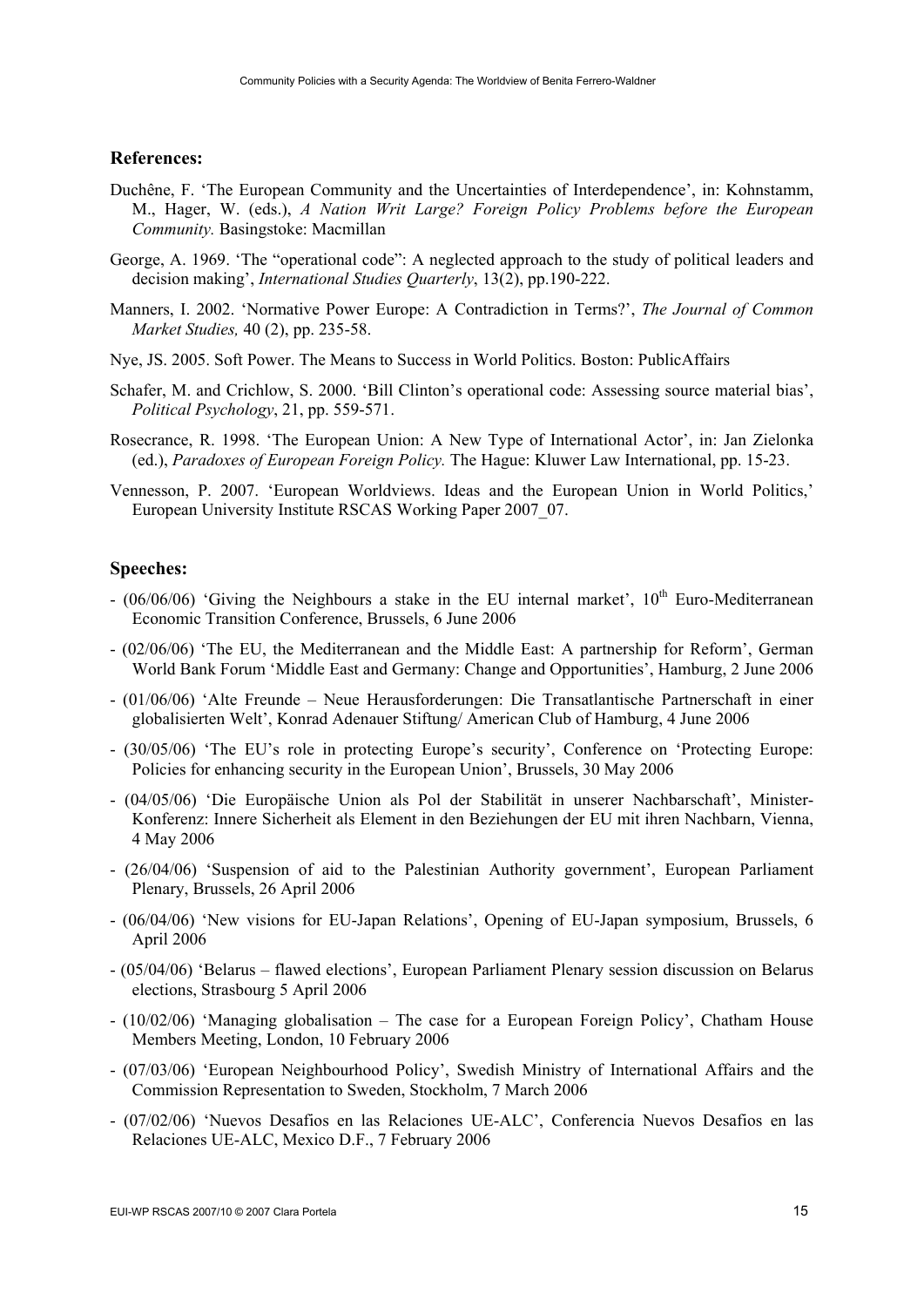- (02/02/06) 'The EU in the World', European Policy Centre Breakfast Briefing, Brussels, 2 February 2006
- (26/01/06) 'Quo vadis Europa? Die EU im Zeitalter der Globalisierung', Universität Salzburg, Salzburg, 26 January 2006
- (24/01/06) 'Migration, External Relations and the European Neighbourhood Policy', Conference on Reinforcing the Area of Freedom, Security, Prosperity and Justice of the EU and its Neighbouring Countries, Brussels, 24 January 2006
- (20/01/06) 'European Strategies for Promoting Democracy in Post-Communist Countries', International Conference, Institute for Human Sciences, Vienna, 20 January 2006
- (08/12/05) 'Non-Proliferation and Disarmament: What role for the EU?', Inter-parliamentary Conference on Strengthening European Action on Non-proliferation and Disarmament of Weapons of Mass Destruction, small arms/ light weapons and explosive remnants of war, European Parliament, Brussels, 8 December 2005
- (16/11/05) 'Joint Debate on Arms Control, non-proliferation of WMD and Defence Procurement', European Parliament, Strasbourg, 16 November 2005
- (12/07/05) 'Steering the EU-Brazil/ Mercosur Relationship for the Challenges ahead', Instituto Roberto Simonsen and the Federation of the Industries of the State of Sao Paulo, Sao Paulo, Brazil, 12 July 2005
- (06/07/05) 'Security in the Far East', European Parliament, Strasbourg, 6 July 2005
- (08/05/05) 'The Non Proliferation Treaty must be preserved by all means', by Louis Michel on behalf or Commissioner Benita Ferrero-Waldner, European Commissioner for Development and Humanitarian Aid, IP/05/147, Strasbourg, 8 March 2005
- (01/05/05a) 'Speech to the London Meeting on Supporting the Palestinian Authority', London, 1 March 2005, Speech/05/126
- (24/02/05) 'Euro-Mediterranean Relations', European Parliament, Strasbourg, 24 February 2005
- (23/02/05) 'Declaration of 61st session of the UN Commission on Human Rights (CHR)', Strasbourg, 23 February 2005
- (25/01/05) 'Remarks to Foreign Affairs Committee', European Parliament, Brussels, 25 January 2005, Speech 05/41
- (24/01/05) 'Europa als globaler Akteur Aktuelle Schwerpunkte Europäischer Außen- und Nachbarschaftspolitik', Bundesakademie für Sicherheitspolitik, Berlin, 24 January 2005
- (13/01/05) 'Address to the Center for Strategic & International Studies (CSIS)', Washington D.C., 13 January 2005
- (09/12/04) 'European Neighbourhood Policy: Press Conference to launch first 7 Action Plans under the European Neighbourhood Policy', Brussels, 9 December 2004, SPEECH/04/529
- (08/12/04) 'The Future of the UN: Results of the Kofi Annan High Level Panel on Threats, Challenges, and Change', Conference organized by the European Policy Centre and the Konrad Adenauer Stiftung, Brussels, 8 December 2004
- (29/11/04) 'Chancen einer neuen EU-Nachbarschaft Moldau und Ukraine', Vienna, 29 November 2004
- (05/10/04) 'Address to the European Parliament', European Parliament Hearings, Brussels, 5 October 2004